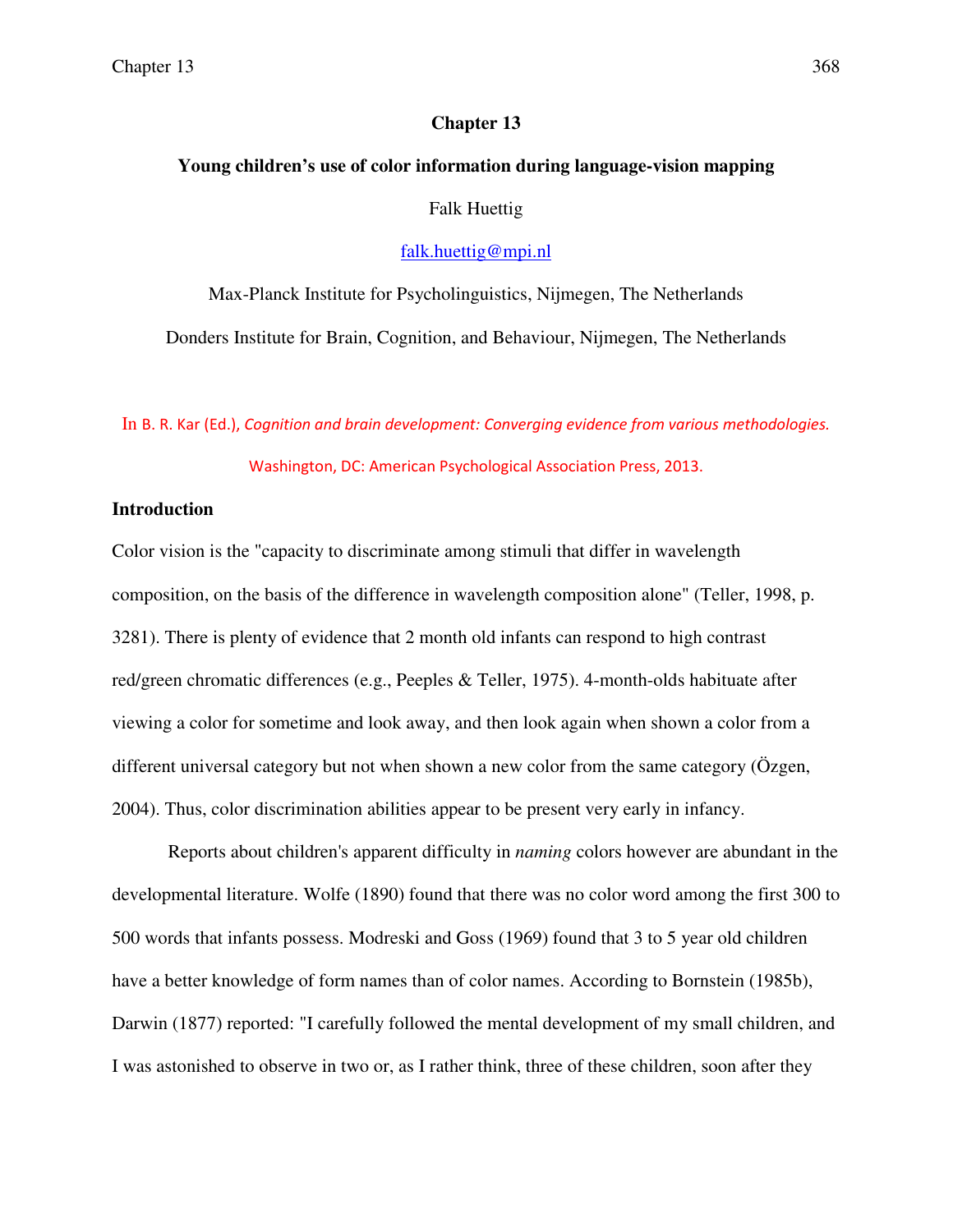had reached the age in which they knew the names of all the ordinary things that they appeared to be entirely incapable of giving the right names to the colors of a color etching. They could not name the colors, although I tried repeatedly to teach them the names of the colors. I remember quite clearly to have stated that they are color blind. But afterwards this turned out to be an ungrounded apprehension" (p. 74). Consistent with Darwin's anecdotal reports, Davidoff and Mitchell (1993) found that 3- and 4-year-olds perform very poorly if asked to point to the correctly colored object when shown an appropriately colored option and an inappropriately colored one. Davidoff and Mitchell (1993) reported that one of the children they tested commented on Father Christmas when coloring: "This is Father Christmas, he wears a red coat" and then proceeded to color the line drawing in green (p. 135). Nagel (1906) even coined the term "Farbendummheit" ('color stupidity') for early childhood. Bornstein (1985a) found that in a shape-name and color-name association study in which 3-year-olds were asked to learn paired associates of arbitrary proper names, the children performed much better for shape-name pairs than color-name pairs.

Bornstein (1985b) summarized the literature as revealing that "(i) even young infants perceive colors accurately, that is, discriminate, match, and categorize colors; (ii) young children recognize that color is a separate domain of experience and readily identify it as such, and so the question, "what color is this"?, regularly elicits a color term (though infrequently not among the very youngest children); and, (iii) children know different color words. However, (iv) children's color identification is immature in that they reply with incorrect names to colors they see or pick incorrect colors for names they hear; (v) there seems to be a lower age bound for mature color naming that hovers around 4 years" (p.78). Bornstein (1985b) concluded that "early in life, sensory and linguistic color knowledge seem to coexist, but a proper map connecting names and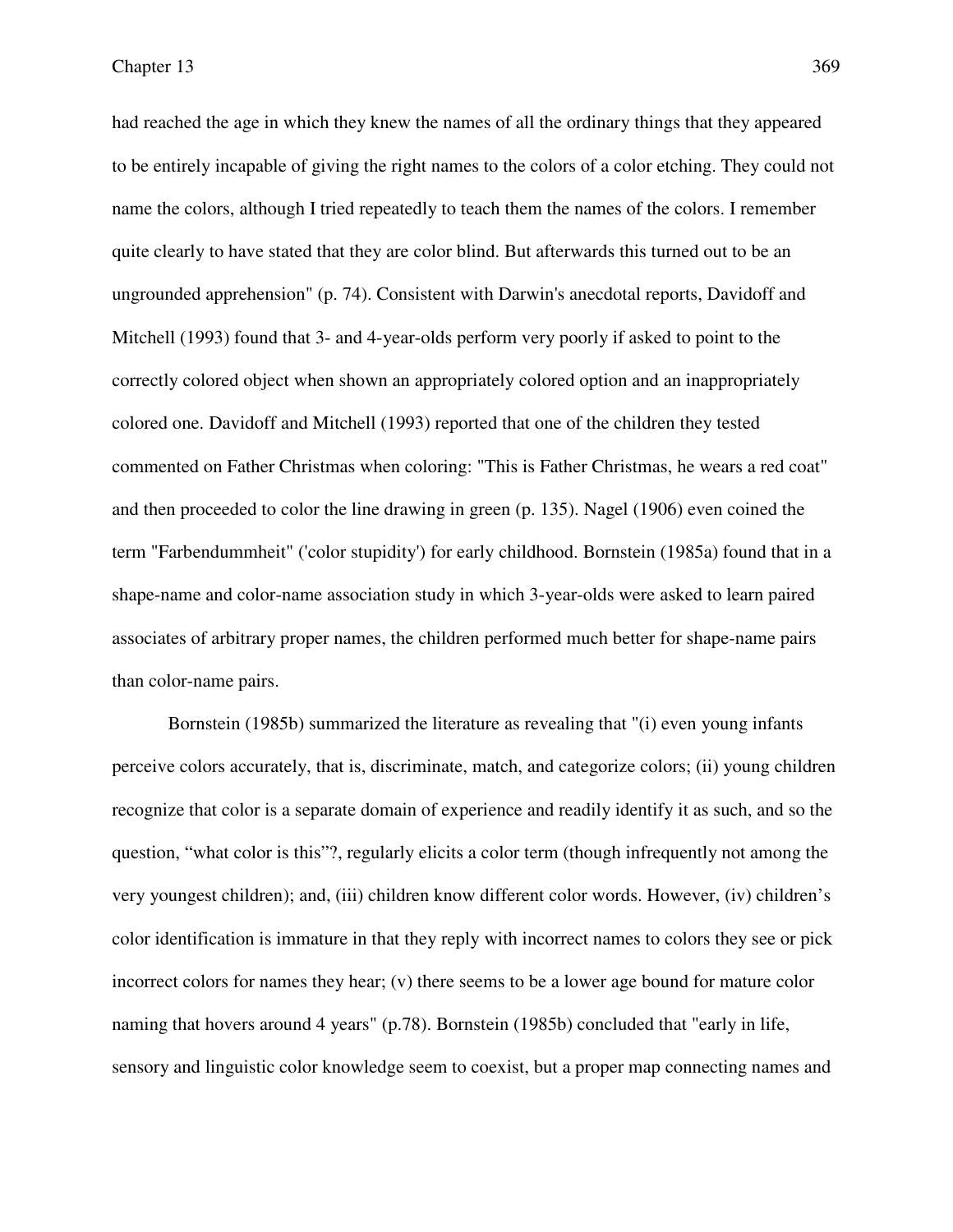perception is late in developing" (p.78).

In the present chapter I will describe some recent eye-tracking studies which contradict this conclusion. This more recent research reveals that although (at least some) young children struggle with explicit color knowledge, their implicit object color knowledge in fact is fairly advanced. This research shows that even young children's mapping between linguistic and visual representations is mediated by color knowledge. Perceptual-conceptual knowledge about typical object color can determine toddlers' language-mediated eye gaze behavior even before they have mastered to link color words with the appropriate colors.

Understanding how young children use color information during online word-object mapping is important for our larger understanding of the development of cognition. It reveals how developing higher order cognitive (e.g., linguistic) representations interact with the developing mechanisms underlying visual attention and perceptual processing, something which we know surprisingly little about. Before describing the relevantdevelopmental studies I will review related research on language-vision mapping with adult participants.

### **Background: Past research on adult language-vision mapping**

How mature language users integrate lexical information retrieved during spoken language processing (e.g., knowledge about semantic and visual properties of a word's referent) with information retrieved from the visual environment (e.g., the semantic and visual properties of co-present visual objects) to guide their eye gaze has recently attracted great interest. In an early study, Roger Cooper (1974) observed that there is a tight link between spoken language processing and eye gaze to objects in the concurrent visual environment (see also Tanenhaus et al., 1995). His participants listened to short narratives (e.g., a story about a safari in Africa) while their eye movements were monitored on an array of spatially distinct line drawings of common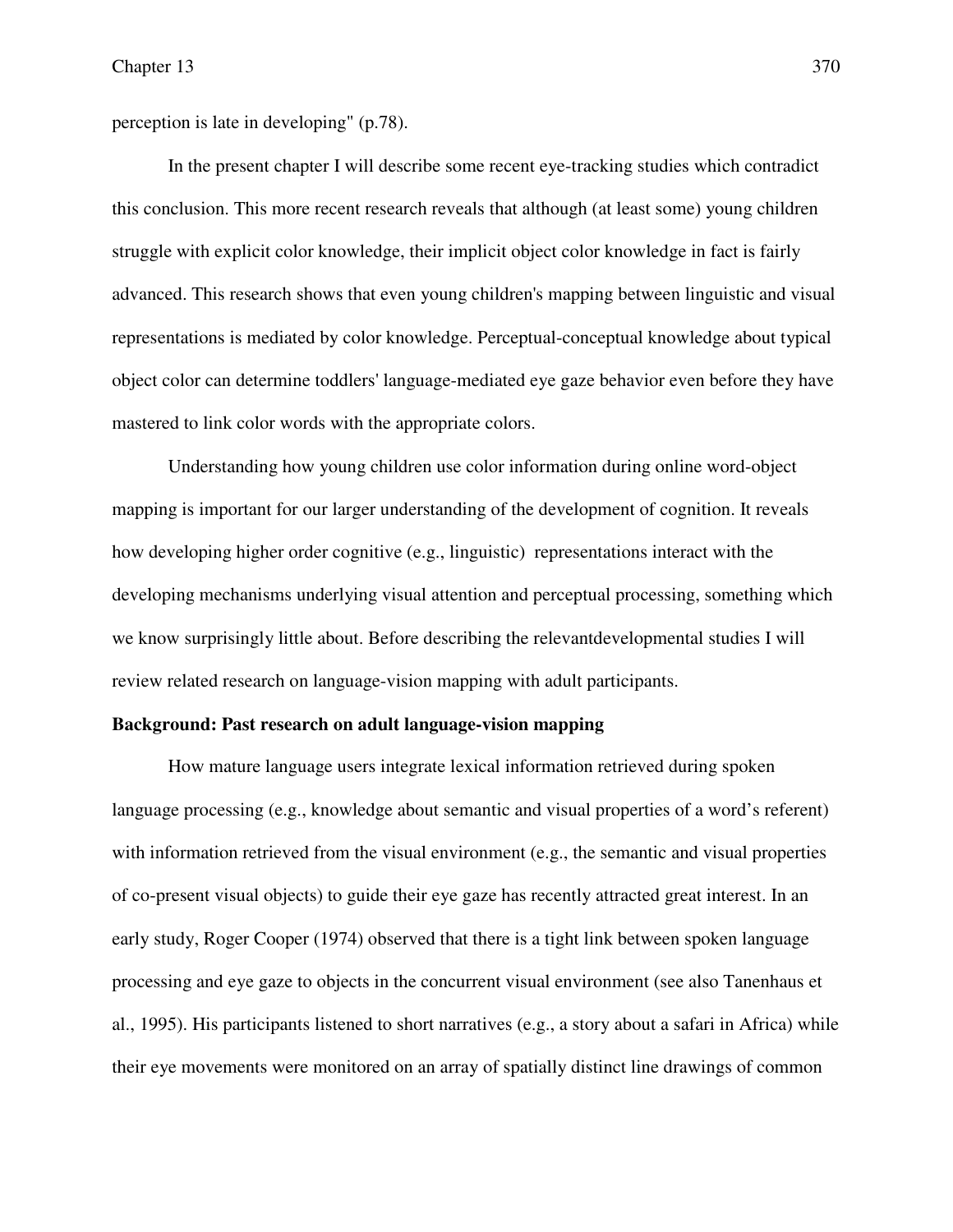objects, some of which were referred to in the spoken sentences. Cooper observed that his participants very quickly shifted their eye gaze to objects which were referred to, often already during the acoustic duration of the respective word (e.g., half way during the acoustic unfolding of the word 'lion' participants started to shift their overt attention to the line drawing of the lion). Cooper also noticed that semantically related objects attracted increased overt attention (e.g., on hearing 'Africa' participants were more likely to look at a snake, a lion, and a zebra than semantically unrelated objects). Though Cooper recognized the potential of the new experimental technique 'for the real-time investigation of perceptual and cognitive processes' (p.84) he did not use the method to explore these issues any further. Only recently has the mapping of language-derived and vision-derived representations begun to be explored in a systematic manner. To understand how (e.g. color) representations are mapped (by both adults and children) it is necessary to determine what and when different types of representations are retrieved from both systems.

Recent research with adult participants has shown that individuals establish matches at phonological (Allopenna et al., 1998), semantic (Huettig & Altmann 2005, Yee & Sedivy, 2006), and visual (shape: Dahan & Tanenhaus, 2005, Huettig & Altmann, 2004, 2007; color: Huettig & Altmann, 2004, 2011) levels of processing between information retrieved from the spoken words and from the visual surroundings (see Huettig, Rommers, & Meyer, 2011, for review).

Shifts in eye gaze based on a (partial) *phonological* match between spoken word (e.g., 'beaker') and visual object (e.g., a beaver; both beaker and beaver are phonologically similar at word onset) depend crucially on the amount of time participants have to inspect the visual scene. If participants have sufficient time to inspect the scene (e.g., 2 or 3 seconds for a simple display of four objects) they appear to be able to make use of a match between the phonological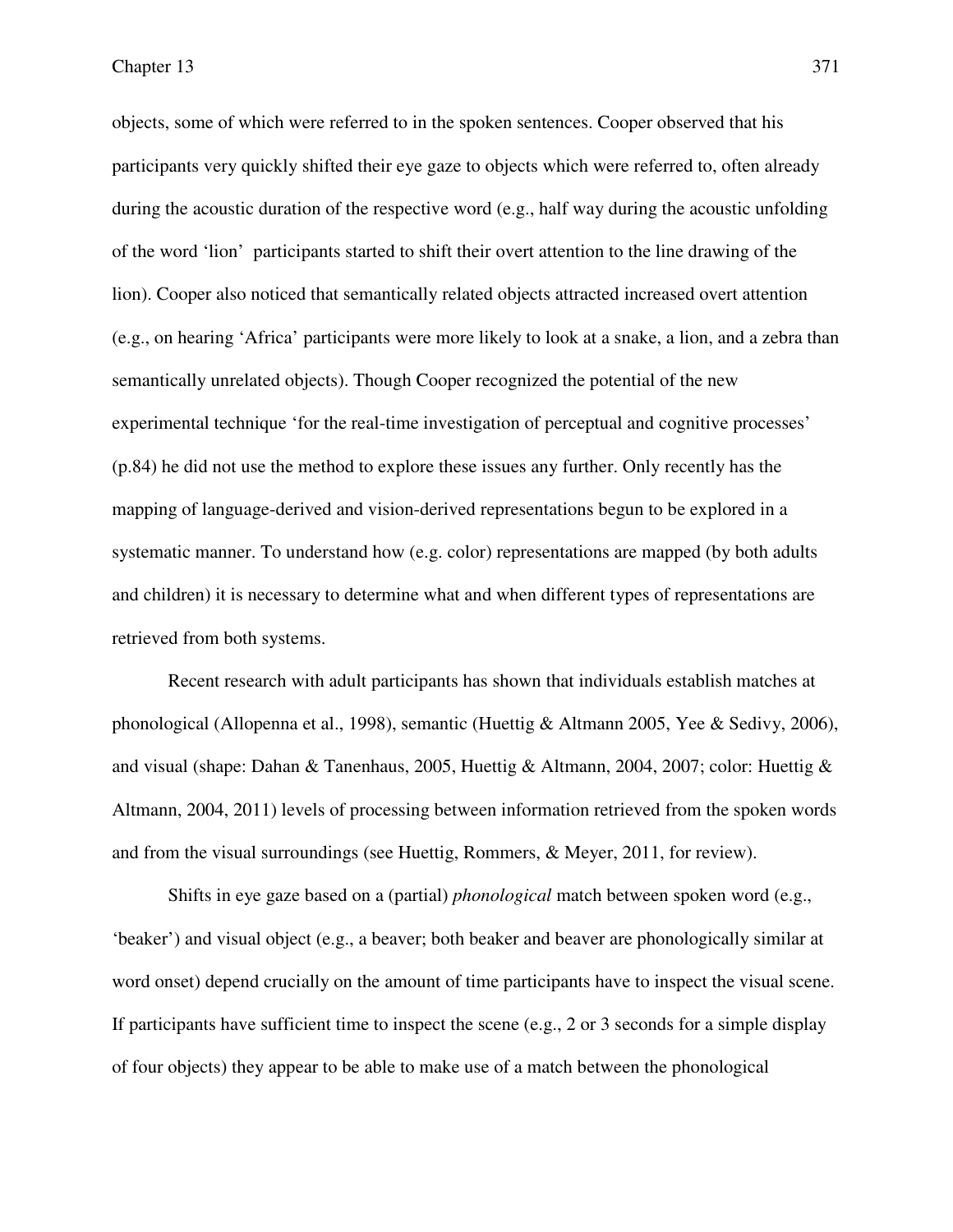information retrieved from the speech signal and the phonological information retrieved from the object (i.e. the object's name; Huettig & McQueen, 2007, Experiment 1). If participants have insufficient time (e.g., 200 ms, Huettig & McQueen, 2007, Experiment 2) to retrieve the name of the visual objects (e.g., the beaver) before the spoken target word (e.g., 'beaker') starts to unfold, no increased overt attention to phonological competitors is observed.

Shifts in eye gaze based on *semantic* information appear to be due to semantic similarity rather than all-or-non categorical knowledge. Huettig and Altmann (2005) found that the probability of fixating a semantic competitor (e.g., a trumpet on hearing 'piano') has been found to correlate significantly with the semantic similarity between target (e.g., piano) and competitor (e.g., trumpet) as derived from semantic feature production norms (Cree & McRae, 2003). Similarly, Huettig, Quinlan, McDonald, and Altmann (2006) showed that semantic similarity between target and competitor as derived from corpus-based measures such as Latent Semantic Analysis (Landauer & Dumais, 1997) and Contextual Similarity (McDonald, 2000) predicted fixation behavior.

Shifts in eye gaze based on *visual* information (the type of mapping I focus on in the present chapter) could reflect a match between visual information accessed from hearing the spoken word (e.g., the prototypical shape of a snake on hearing 'snake') and the visual features accessed from viewing the objects in the display (the particular properties of a displayed cable) *or* the stored knowledge about the prototypical shapes of the concurrent visual objects (the stored knowledge about the typical shape of cables). In the first case the match of the language-derived information is with the *perceptual* properties of the visual input but in the second case the match is with the *stored* knowledge about the depicted objects. This question is difficult to address experimentally for shape-related items (e.g., shape-cable) because objects tend to retain their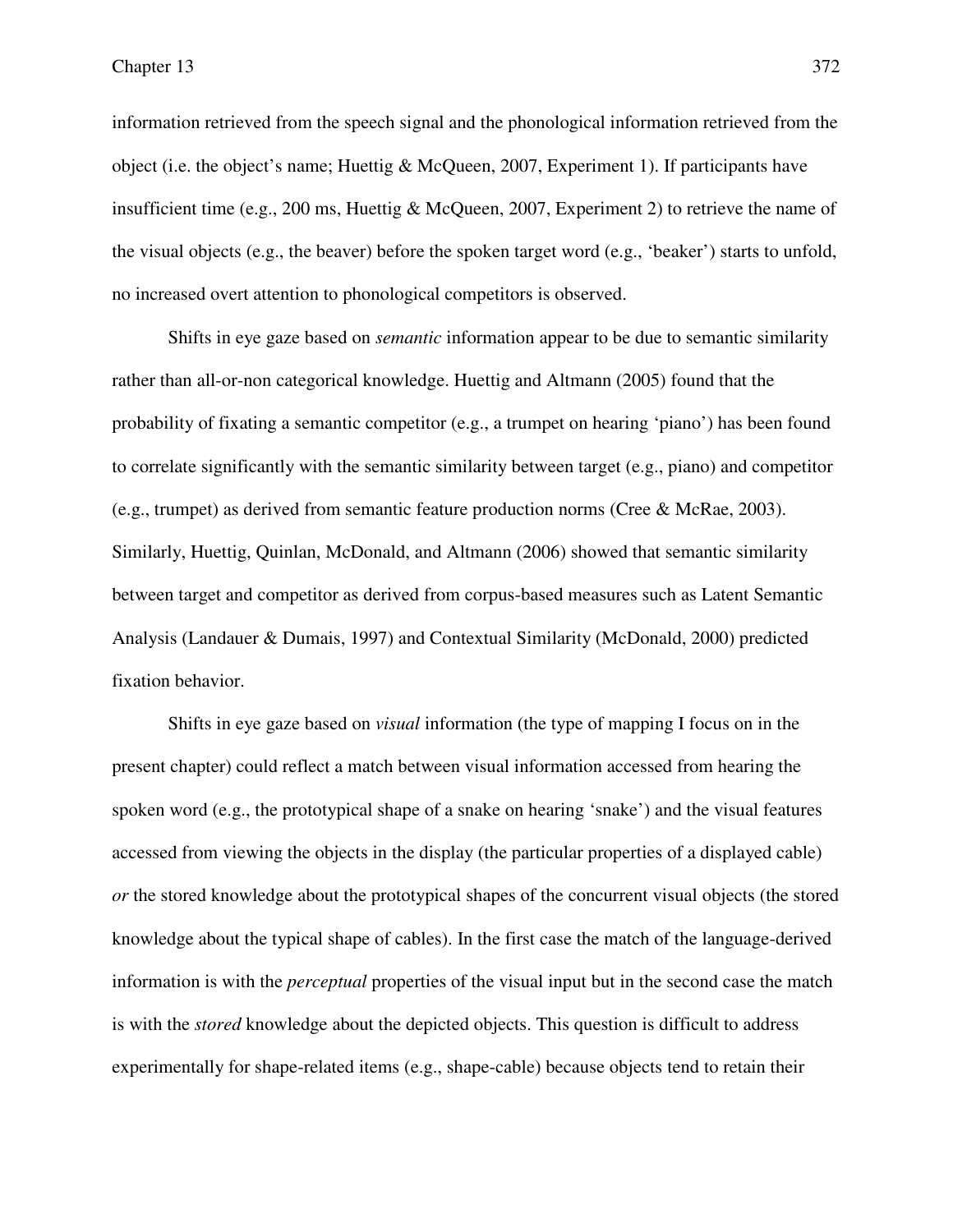shape. Color on the other hand allows experimental exploration of this issue because conceptual color attributes (the knowledge that frogs tend to be green in Northern Europe) can be dissociated from perceptual attributes (the perceptual properties, i.e. the greenness of the copresent frog) because surface color and prototypical color can be different (e.g., a yellow frog or the picture of a frog presented in black and white).

Huettig and Altmann (2011), to investigate this issue, presented participants with spoken sentences which included a critical target word whose concepts were associated with a prototypical color (e.g., "spinach", spinach is typically green) while their eye gaze was monitored to displays of, (a) black and white line drawings of objects associated with a prototypical color (e.g., the black and white line drawing of a frog), (b) photographs of objects associated with a prototypical color (e.g., the color photograph of a yellow frog), and (c) objects *not* associated with a prototypical color (e.g., a blouse) but presented in the prototypical color of the target concept (i.e., a green blouse). Participants were asked to look at the screen and to listen carefully to the sentences (a 'look and listen' task, cf. Huettig & Altmann, 2005). 'Look and listen' tasks allow researchers to evaluate whether particular (e.g., competition) effects are a more general feature of language-vision interactions or whether they are limited to certain specific goal-directed task demands.

These studies revealed that adults' color-mediated shifts in eye gaze are mostly due to the surface colors of the objects in the visual surroundings rather than stored color knowledge accessed from viewing the objects. Effects of surface object color were large and immediate (at least when no competing representational matches were present between the spoken target word and the visual objects) but effects of stored object color knowledge were very small and occurred late.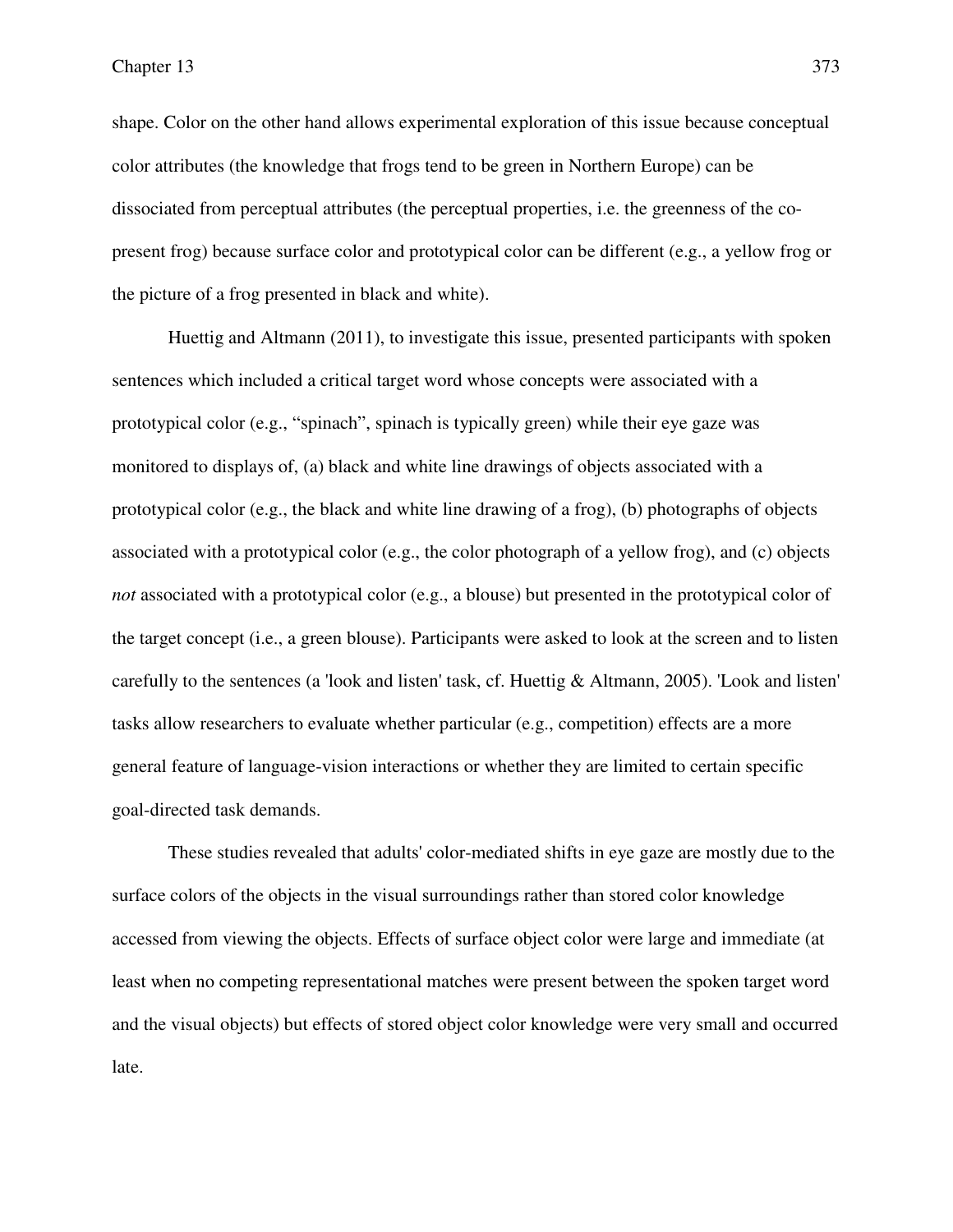Other studies have shown that the timing of shifts in eye gaze mediated by phonological, visual, and semantic levels of processing is co-determined by the type of information in the visual environment (see Huettig  $&$  McQueen, 2011), the timing of cascaded processing in the word- and object recognition systems, and the temporal unfolding of the speech signal (see Huettig & McQueen, 2007).

In sum, the study of language-vision mapping in mature language users has revealed that it is a complex behavior involving a tight coupling between visual and linguistic processing systems. There are however still many unknowns about how language affects visual orienting. One unanswered set of questions concerns the *development* of such language-vision interactions. Are children's linguistic representations structured in such a way that leads them to behave them in a similar manner as adults during online language processing? It is conceivable that rapid online activation of specific conceptual attributes (e.g., the prototypical color of objects) coupled with efficient online visual processing only emerges with accrued experience. On the other hand, it is possible that a tight language-vision mapping is foundational to human cognition and thus evident very early in development.

## **Background: Relevant developmental research**

One may ask how likely it is that young children's conceptual processing and languagevision mapping differ from adult-like behavior. Recent studies suggest that young children's semantic/conceptual knowledge is quite advanced. Styles and Plunkett (2009) for instance presented 18- and 24-month-olds with noun pairs in quick succession. The nouns were either related (e.g., "… cat dog") or unrelated (e.g., "… plate dog"). Target and distractor pictures (e.g., a dog and a ship) were presented 200 or 400 ms after target word onset. Styles and Plunkett (2009) found that 24-month-olds fixated targets (e.g., the dog) longer when the target was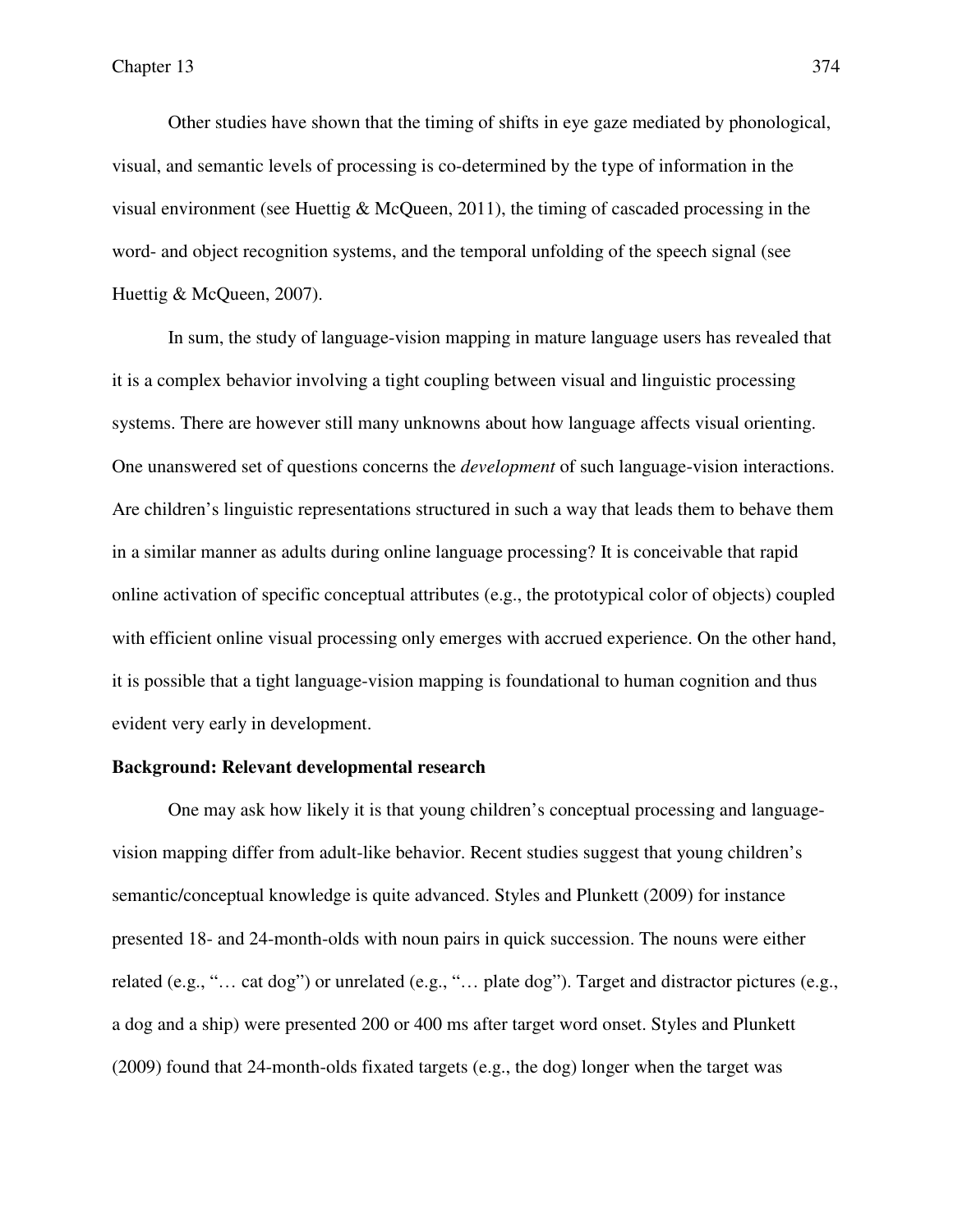preceded by a related word (e.g., "cat"). The authors argued that this priming effect reflects that "infants integrate each word they learn into a complex, adult-like semantic system which encodes relatedness between words" (p.20). Similarly, Torkildsen, Syversen, Simonsen, Moen, and Lindgren (2007) found that 24-month-olds displayed ERP N400 negativity for target words preceded by a semantically unrelated word compared to target words which were preceded by a semantically related word. The N400 event-related potential component reflects a response to a semantic anomaly in the preceding context (Kutas & Hillyard, 1980). Torkildsen et al. (2007) concluded that the N400 in their study reflects "processing of semantic relationships, although influence of associative relations cannot be excluded" (p.348). Other, earlier, studies, demonstrated that young children have some knowledge of prototypical examples familiar objects. Macario (1991) for instance found that they performed above chance in a forced choice test in which they were required to indicate the color of well-known foods (see also Meints, Plunkett, & Harris, 1999). Finally, young children have been found to recognize taxonomic relationships between words (Bauer & Mandler, 1989; Markman & Hutchinson, 1984).

For the present research on children's language-vision mapping past investigations of children's eye gaze behavior are particularly relevant. Developmental psychologists have been studying children's cognitive processing by means of eye gaze for over 20 years using the preferential looking paradigm (Golinkoff, Hirsh-Pasek, Cauley, & Gordon, 1987). In this method, children typically view two side-by-side screens while listening to some auditory input. Their eye gaze is recorded and later analyzed. Children's looking preferences are taken as an indicator of processing.

Using this task, Naigles and Gelman (1995) asked toddlers to find a referent that matched a given label (e.g., "dog"). When the specified referent was present (e.g., as one of two puppets)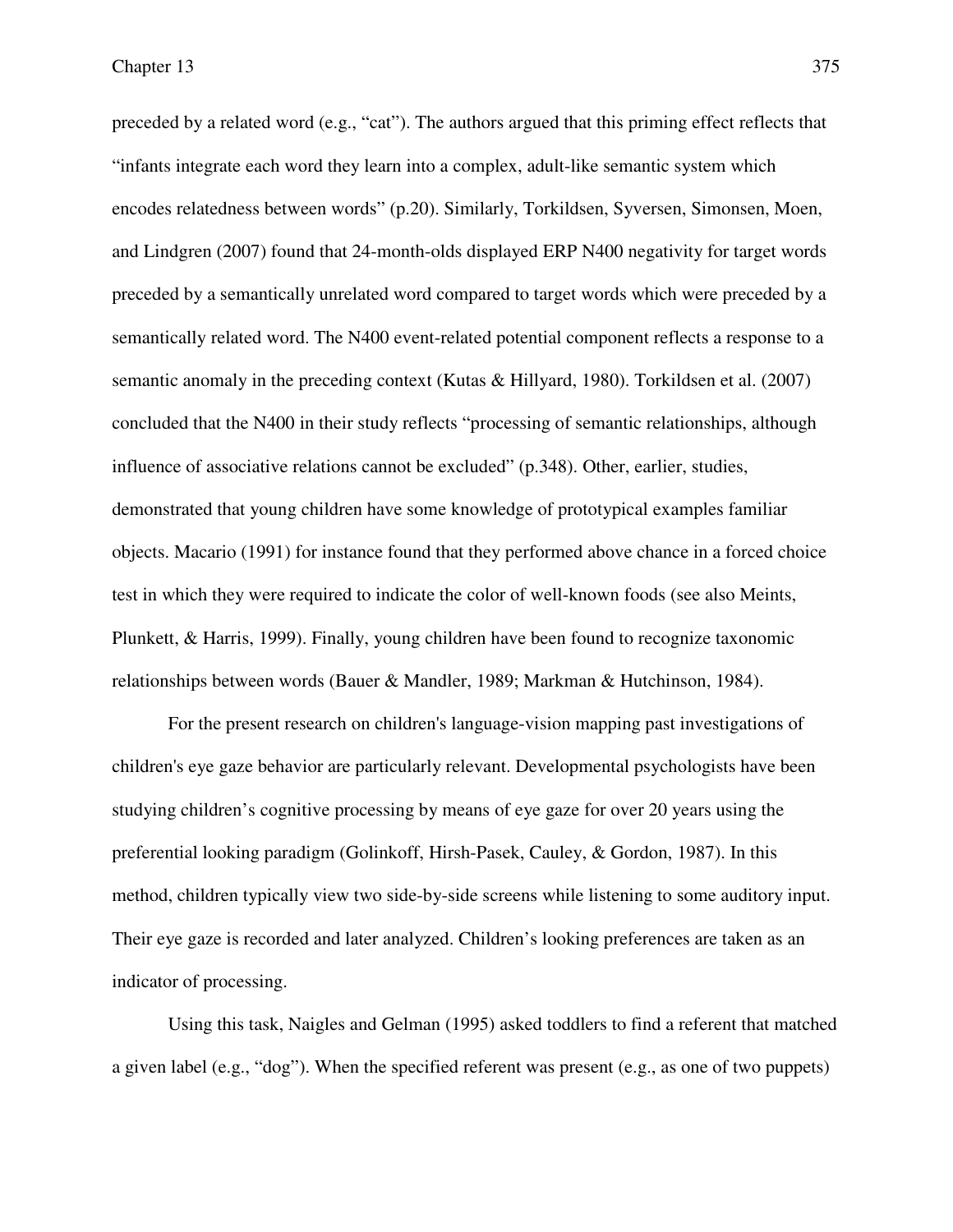toddlers consistently chose the matching screen over the mismatching one (see also Holich, Hirsh-Pasek, & Golinkoff, 2000). When the specified referent was not present toddlers' looking behavior was far less determinant. This suggests that toddlers also know when a referent is not present. Thus, on hearing a spoken word, toddlers appear to access conceptual information associated with that word and then search for the referent in the visual displays.

Many developmental studies have investigated comprehension and production of absent reference (e.g., Greenfield, 1982; Huttenlocher, 1974; Huttenlocher & Smiley, 1987; Veneziano & Sinclair, 1995). Saylor (2004) presented 12- and 16-month-olds with simple color panels (red, blue, yellow, green) matching the color and spatial location of a mentioned absent object (e.g., a blue car) or matching the color and spatial location of a non-mentioned absent object. The infants showed comprehension of absent reference by directing more looks and gestures to the display matching the absent object than the display matching the non-mentioned absent object.

Ganea, Shutts, Spelke, and DeLoache (2007) taught 19- and 22-month-olds the name for a toy. Later they removed the toy and told them that it had become wet (i.e. a change of state). The 22-month-olds (but not the 19-month-olds) could subsequently identify the toy on the basis of this information. Thus, 22-month-olds, given the right circumstances, are able to update mental representations of absent objects based on what other people tell them.

Note however that, except for the Naigles and Gelman (1995) and Saylor (2004) studies, missing referent studies investigating conceptual development have presented children with either fully-matching or fully-mismatching named target objects. Such studies therefore do not tell us whether young children represent *individual* properties of concepts/objects such as prototypical color in a manner that they are readily accessed and used during online languagemediated visual orienting.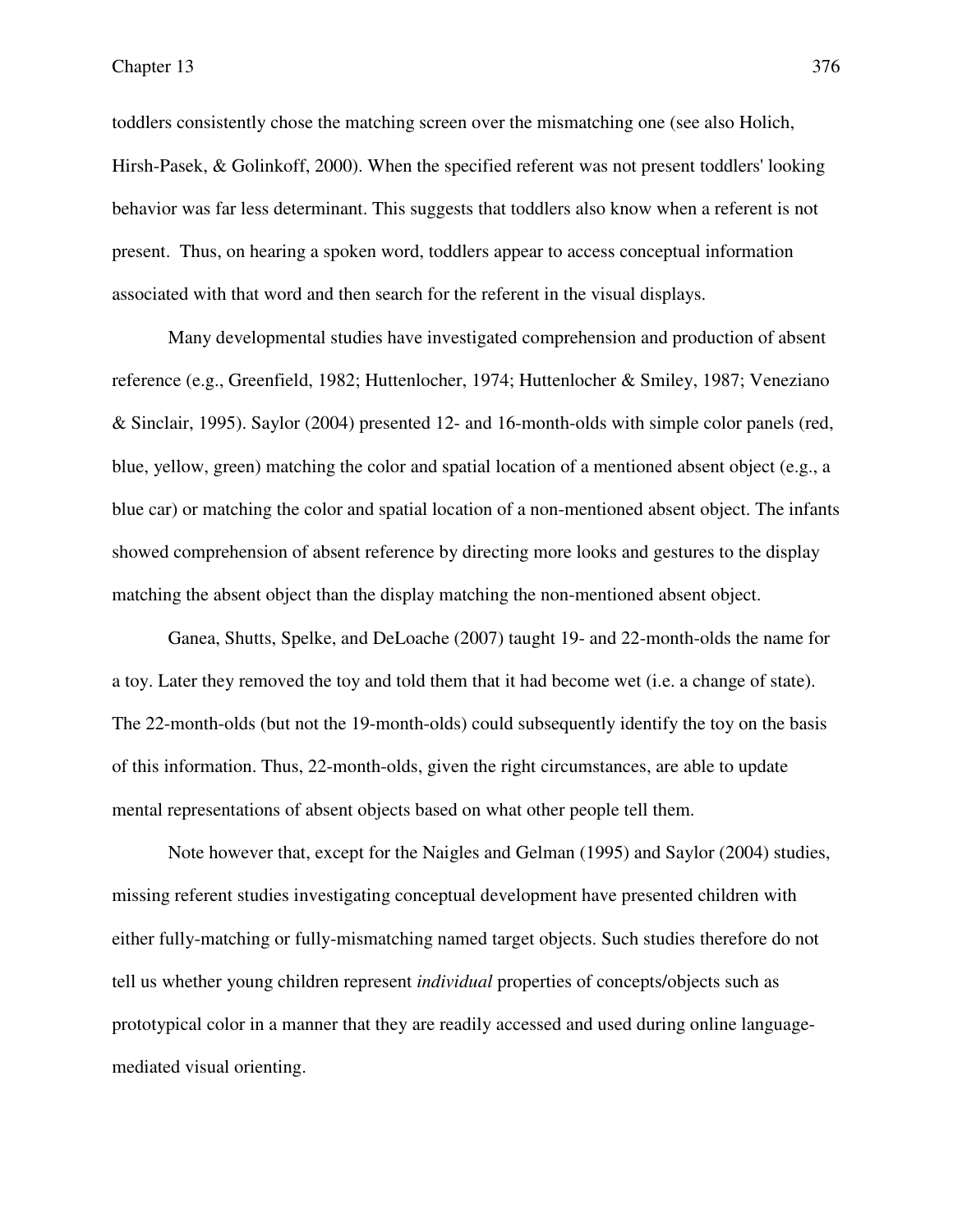Young children for instance may know that bananas are yellow and not blue but they may not be able to abstract the yellowness away from the concept of bananas rapidly when hearing "banana" (cf. Bornstein, 1985b). Or, early in development there may be an increased focus on certain object attributes (e.g., object shape). Shape for instance tends to be a more reliable diagnostic property of objects than color. Man-made objects tend to vary in their color but have a distinct shape. Most theories of object recognition (e.g., Biederman, 1987; Marr & Nishihara, 1978) therefore have emphasized the role of edge-based information rather than surface information. Indeed, many developmental studies have found that young children treat shape (e.g., Graham & Diesendruck, 2010) but not color as a defining attribute of new words (e.g., Graham & Poulin-Dubois, 1999; Landau, Smith, & Jones, 1988; see also Bornstein, 1985a).

# **Color-mediated language-vision mapping in young children**

In a series of eye-tracking studies (Johnson & Huettig, 2011; Johnson, McQueen, & Huettig, 2011; Mani, Johnson, McQueen, & Huettig, in press) we have recently began to investigate the development of language-mediated visual orienting systematically. Johnson and Huettig (2011) used sixteen words typically known by Dutch 36-month-olds as search targets. Twelve of these words referred to objects associated with a prototypical color (*aardbei*  'strawberry', *sinaasappel* 'orange', *kikker* 'frog', *wortel* 'carrot', *banaan*' banana', *brandweerauto* 'fire truck', *peer* 'pear', *olifant* 'elephant', *varken* 'pig', *tomaat* 'tomato', *komkommer* 'cucumber', *zon* 'sun'). The remaining four words referred to objects which are *not* associated with a prototypical color were not (*lamp* 'lamp', *huis* 'house', *tafel* 'table', *bed* 'bed').

Forty-two Dutch-learning 36-month-olds were presented with 3 types of trials. During Target Present Trials, participants were presented with two familiar objects (e.g., a sock and a fire truck) on a screen and asked to find one of the objects (e.g., "Can you find the fire truck?").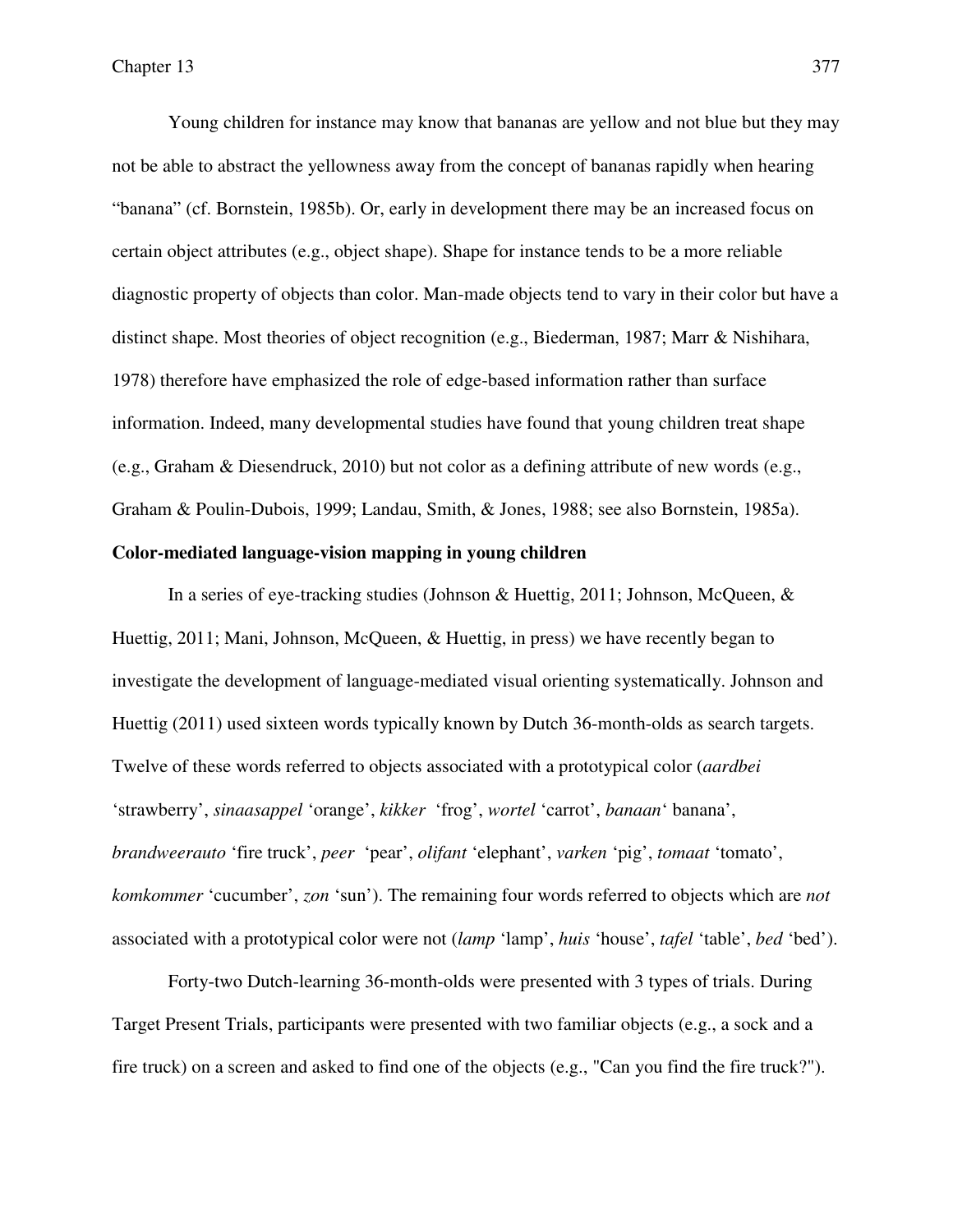During Color-matched Distractor Trials and Unrelated Distractor Trials, participants were presented with two objects that were identical except for color (e.g., the same ball colored once in red and the other time in green) and asked to find an object that was not present (e.g., a frog). Critically, during Color-matched Distractor Trials there was a match in color between the prototypical color of the concept referred to be the spoken target word (e.g., frog) and one of the colored objects in the display (e.g., the green ball but not the red ball). The prediction was that the 36-month-olds would look longer at the color-matched distractors than the color-mismatched distractors if they have stored prototypical color knowledge and use it during online languagevision mapping (e.g., when hearing "frog" they should look longer at the green ball than the red ball). The Unrelated Distractor Trials served as a control condition. In these trials children also saw two objects that were identical except for color (e.g., the same chair colored once in red and the other time in gray) but there was no match in color between the spoken target word (e.g., lamp) and either of the colored objects in the display (e.g., the red chair and the gray chair).

Children sat on a caregiver's lap in a dimly lit room about 1m from a large television screen on which the test trials were presented. The caregivers were listening to masking music over headphones. After the experiment a flip book was used by the experimenter to test the children's color knowledge. The children were asked to point to one of four differently colored objects (e.g., "Where is the red one"). The colors tested were red, blue, green, yellow, orange, pink, and gray. Children pointed to the correct object on 74 % of these color test trials. Thus, the 36-month-olds' color label knowledge was well above chance.

Johnson and Huettig (2011) found that during the experimental trials, targets (e.g., the fire truck) were fixated significantly more than the control objects (the sock) from 300 ms after the onset of the spoken target word (e.g., "fire truck"). Importantly, color-matched distractors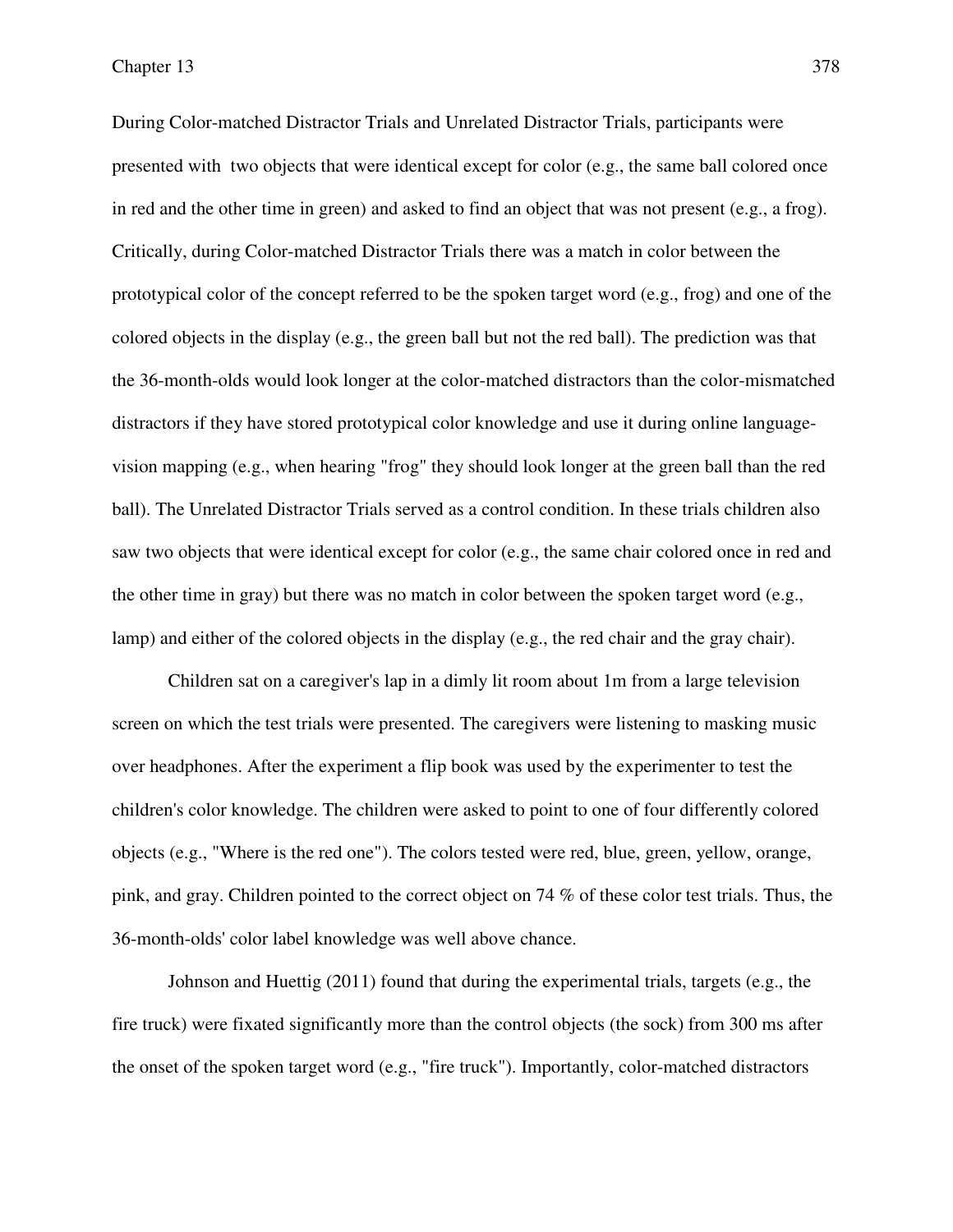(e.g., the green ball) were also fixated significantly more than the control objects (the red ball). This effect however was slightly delayed reaching significance during 1,300 to 1800 ms after the onset of the spoken target word (e.g., "frog"). There was no corresponding bias in fixations to the target in the Unrelated Distractor trials. Thus, the children readily retrieved prototypical color knowledge on hearing the spoken target words (e.g., "frog") and fixated more upon an object that had the same (e.g., a green ball) than a different (e.g., a red ball) surface color.

The proportion of time spent looking away from the screen supports this conclusion. Initially on hearing the critical target word (1,000 to 2,500 ms after target onset) the 36-montholds looked less often away from the screen during both Target Present Trials and Color-matched Distractor Trials than Unrelated Distractor trials suggesting that for both target and colormatched distractor something interesting captured children's attention. During the 2,500 to 4,000 ms time window however the pattern reversed. During this late time region children's fixation in Color-matched Distractor Trials patterned more like their fixations in Unrelated Distractor trials. In other words, the color-related distractors could not hold the 36-month-olds' attention as much as the targets could.

The difference between these findings and past missing referent studies is that the Johnson and Huettig (2011) study demonstrates that 36-month-olds are sensitive to the overlap in *specific* conceptual features retrieved on hearing spoken words and *specific* features of objects in the concurrent visual environment. 36-month-olds rapidly extract the greenness from their stored knowledge of frogs, recognize this same trait in other (concurrent) objects, and use this knowledge online to direct eye gaze. This demonstrates that there is a strong link between overt eye gaze and lexical processing in 3-year-olds. It is also noteworthy that this effect occurred for conceptual features which are not the most predictable indicator of object identity, namely color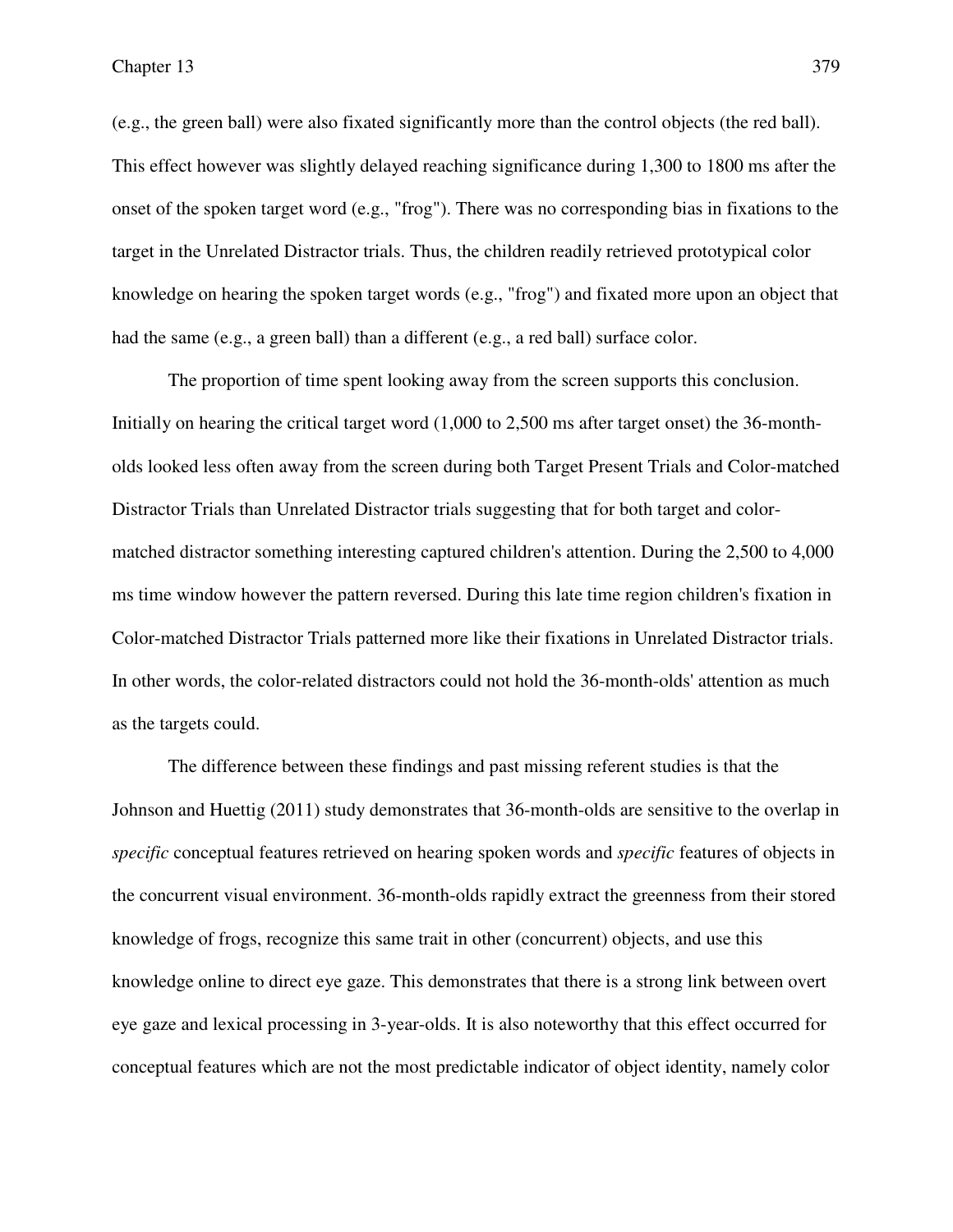(cf. Davidoff and Mitchell, 1993).

The question that arises therefore is whether the color effect in Johnson and Huettig (2011) was mediated by stored verbal color labels or more visual knowledge. When listeners hear the word "frog", do they access an associated stored color label (GREEN), which makes them more likely to look at green things in their visual surroundings? Or, alternatively, do listeners on hearing "frog" access a target template, a sort of veridical description of the target (see Huettig, Olivers, et al., 2011, for further discussion) which then leads to a match with items matching this 'perceptual' template? Davidoff and Mitchell (1993) for instance have argued that "3-year-olds have more difficulty matching object colors with mental templates than they do with color naming" (p. 133) based on the finding that their 3-year-old participants tended to successfully judge that a banana is colored yellow in a verbal task but failed to choose the yellow banana as the correct one from differently colored bananas.

To examine this issue, Johnson et al. (2011) tested 48 Dutch learning toddlers (average age: 751 days) who lacked reliable color term knowledge. Sixteen Dutch words commonly known to 2-year-olds were selected as spoken target words. Six of those referred to foods with a prototypical color (e.g., strawberry), another six referred to animals with a prototypical color (e.g., frog), and four referred to objects not associated with a prototypical color (e.g., table). During the Target Trials the 2-year-olds were asked to find one of the two objects presented on a screen (e.g., Can you find the banana?, a bike and a banana were displayed). During Related Distractor Trials they were asked to look for an absent object (e.g., a frog) while being presented with two objects with one of them sharing either a color (a green truck and a yellow plane) or a semantic relationship with the target word (a bird and a red plane). During Unrelated Distractor Trials toddlers were asked to look for an absent object (e.g., a house) while being presented with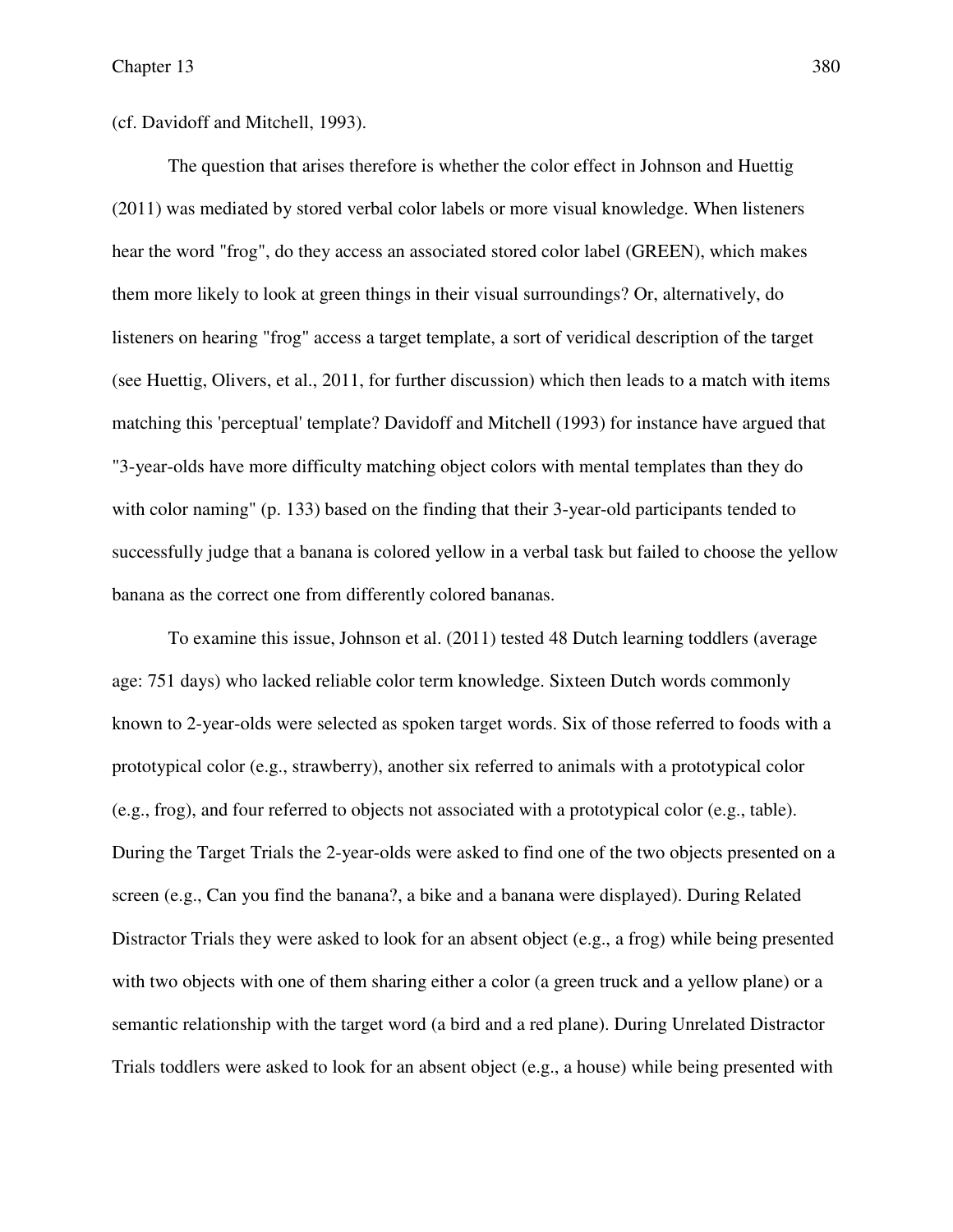two completely unrelated objects (e.g., a sandwich and a toothbrush). Note that the items were counterbalanced across toddlers (i.e. no toddler saw the same image twice) and that images shown during Related Distractor Trials were identical to the images shown during Unrelated Distractor Trials (i.e. only the spoken target words differed). This design allowed assessment of how toddlers' fixation during Related Distractor Trials and Unrelated Distractor Trials were influenced by the (color or semantic) relationships between target word and concurrent pictures.

During Color Label Trials, presented at the end of the experiment, toddlers were asked to look at on of two smiley faces ("Look at the blue on"), which were identical except for their color. These trials testing for color label knowledge were unlike most previous studies of color label knowledge because they did not require toddlers to produce a motor response (e.g., pointing, Davidoff and Mitchell, 1993; Gleason, Fiske, & Chan, 2004) or a verbal response (e.g., Johnson, 1977).

Johnson et al. (2011) found that on hearing the spoken target words, toddlers looked immediately at the targets (e.g., on hearing "banana" they shifted their eye gaze immediately towards the banana). Importantly, during the time region from 1 second to 2 seconds after word onset they also looked significantly more at the objects that were either color or semantically related to the named absent target (e.g., on hearing "frog" they were more likely to look at a green truck and a bird than completely unrelated objects). Thus, 2-year-olds recognize partial perceptual-conceptual matches between heard words and seen objects, i.e. they naturally map mental representations accessed on hearing words and mental representations accessed from viewing visual objects. Importantly, Johnson et al. (2011) tested 2-year-olds who lacked reliable color term knowledge to examine whether language-vision mapping is mediated by stored verbal labels (i.e. the lexicalized label GREEN). Such a possibility is supported by responses of adult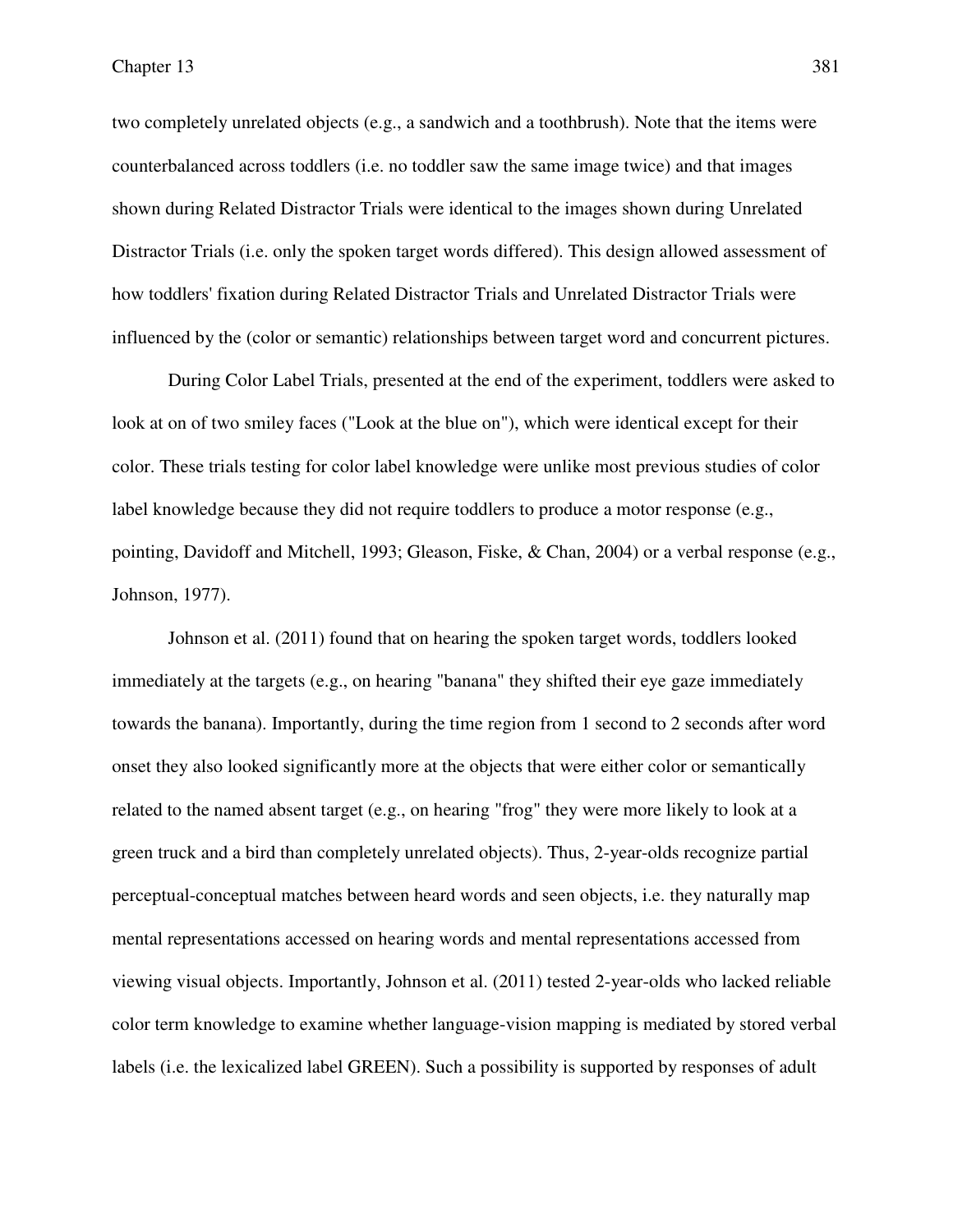participants in free word association tasks. Participants in such tasks typically produce the answer "green" when asked to write down the first word that comes to mind when reading the word *frog* (Nelson, McEvoy, & Schreiber, 1998). In other words, Johnson et al. (2011) tested whether language-vision mapping can be driven via a direct route (e.g., via accessing some sort of 'perceptual template') or whether such mapping is more indirect (e.g., that mediation by color label knowledge is necessary and thus proficient mapping develops late, cf. Bornstein, 1985b).

The findings of Johnson et al. (2011) strongly suggest that language-mediated shifts in visual orienting are independent of knowing color labels, i.e. such shifts are not mediated by stored lexicalized color labels. How sure can we be that the toddlers in Johnson et al. did not use any color label knowledge for their visual orienting? Caregivers of the toddlers were asked to indicate whether their child knew any of color labels and how accurately those color labels were used. These parental report data suggest that only 12 of the 48 toddlers knew more than one color term correctly at least 'most of the time'. 'Most of the time' of course does not indicate that the child has necessarily full and reliable comprehension of color labels. Moreover, parental report may overestimate or underestimate toddler knowledge (e.g., Tomasello & Mervis, 1994). For instance a child may say that blue is their favorite color but pick up a ball of a different color when asked to pick up a blue ball. Or, a child may memorize a phrase such as "blue ball" without understanding what blue means. Preferential-looking data in contrast appears to be more reliable (e.g., Houston-Price, Mather, & Sakkalou, 2007). Johnson et al. excluded all trials from the dataset for which caregivers had reported that the children knew some color labels and observed the same overall pattern of results. In any case, the primary data in the Johnson et al. (2011) study comes from the preferential-looking task and thus the most appropriate test of whether toddlers' color label knowledge influenced performance in the experiment should also be based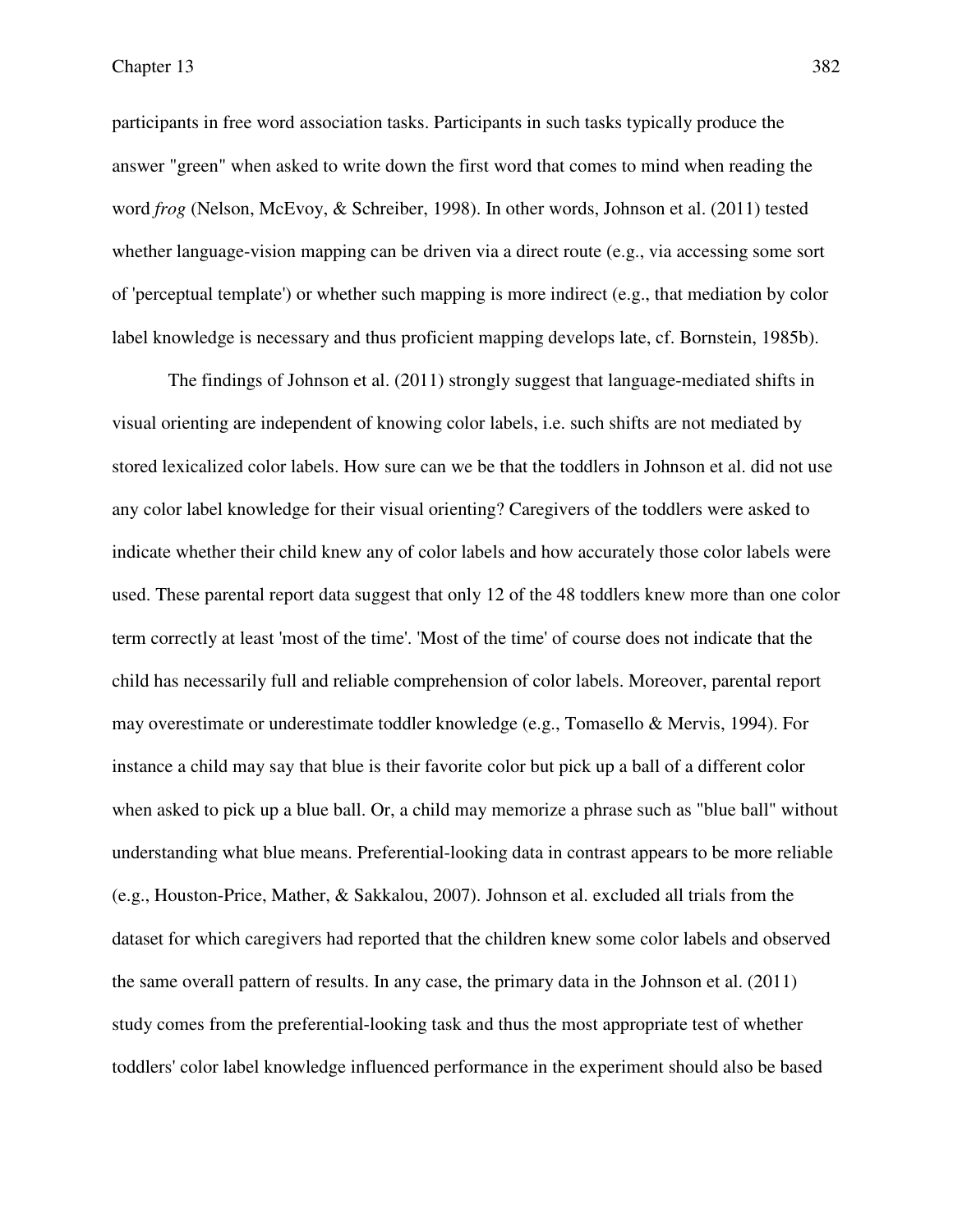on preferential looking. The analysis of the Color Label Trials (e.g., "look at the blue one" with a red and blue smiley presented) revealed that the toddlers comprehended appropriately at most two colors. The experimental results showed the same overall pattern when all trials involving these two colors was taken out. Thus, there was a clear within toddler dissociation in the preferential looking task which gets around the issue of precisely which few color labels some of the toddlers may have known and how well they did so. Words such as "strawberry" resulted in shifts in eye gaze to red things but color words such as "red" did not. Two-year-olds look to color-matched competitors even if they do not know the label for that color. The Johnson et al. (2011) results do not rule out that adults have both direct and indirect routes linking color knowledge of words such as 'strawberry' to color concepts such as red. What the Johnson et al. (2011) results show however is that the direct routes exists before the indirect route (i.e. mediation via lexicalized color labels) has a chance to develop.

Finally, Mani, Johnson, McQueen, and Huettig (in press) have recently investigated whether these results can be replicated using a referent-present experimental design. The Johnson and Huettig (2011) and Johnson et al. (2011) studies strongly suggest that toddlers rapidly extract color attributes on hearing spoken words referring to objects with a typical color, recognize this same trait in other (visually concurrent) objects, and use this knowledge online to direct eye gaze. In both studies however the children were asked to find objects not present on the screens, i.e. the studies used referent-absent tasks. The understanding of absent reference is a crucial ability during the development of language processing (cf. Saylor, 2004) as often spoken language is about things that are not physically present. It is however conceivable that asking children to find objects not present on the screen leads them to search for additional information which might help them to integrate information arriving through visual and speech channels. In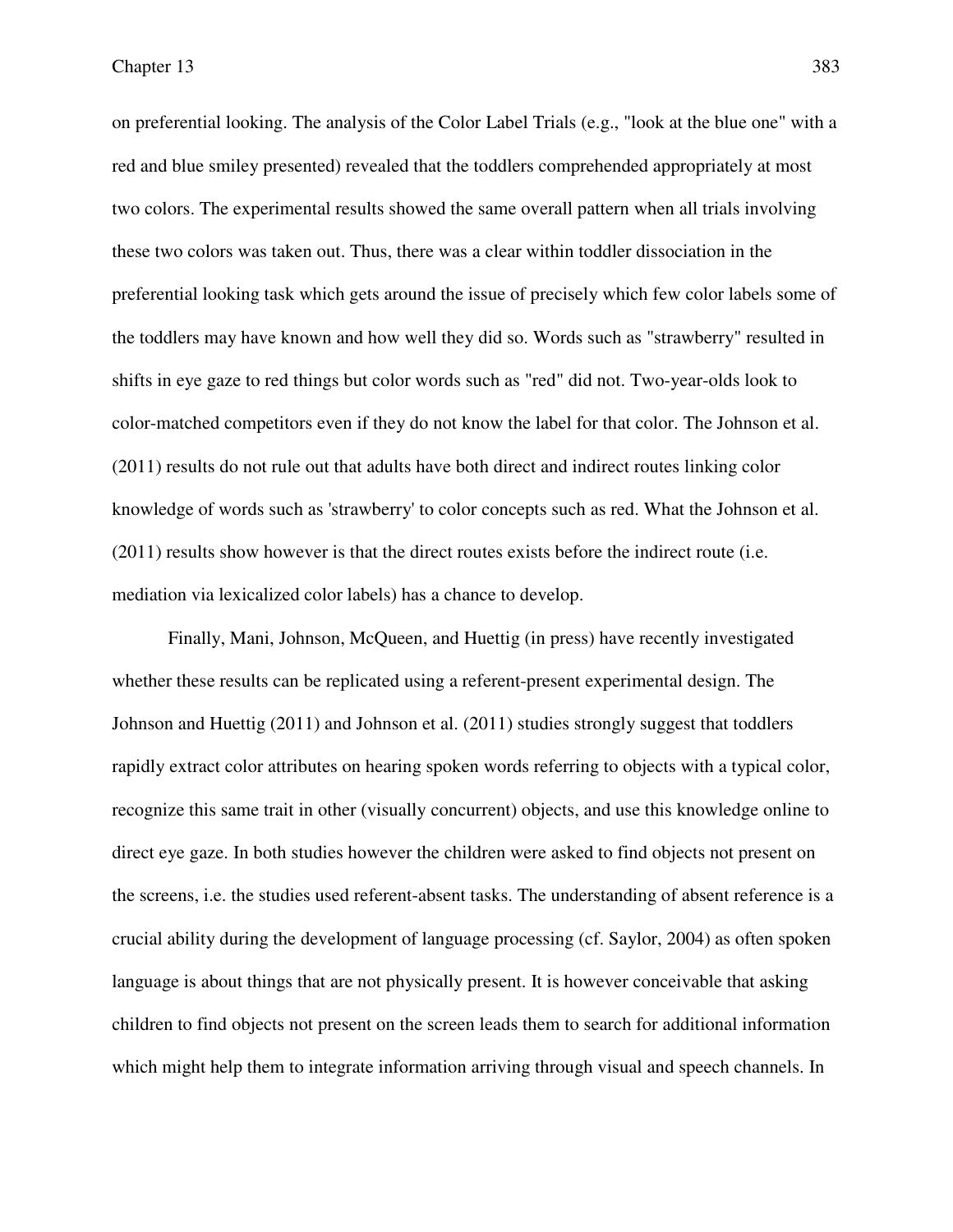other words, referent-absent tasks may encourage toddlers to extract information which is not routinely retrieved during language-vision mapping.

Mani et al. (in press) used a primed inter-modal preferential looking task (see Arias-Trejo & Plunkett, 2009; Styles & Plunkett, 2011; for similar tasks investigating semantic priming). Toddlers were presented with a prime label followed by the label for one of the images presented on screen, e.g., children heard "I saw a strawberry...cup" while looking at a red cup and a blue chair. The same stimuli as in Johnson et al. (2011) were used. Thus, the only difference to the Johnson et al. (2011) study is that after being presented with the prime label (e.g., "strawberry"), toddlers also heard the label for the target on the screen (e.g., "cup"). If the effects of color in the previous studies were driven by children struggling to find a match between the spoken instruction (e.g., "strawberry") and the mismatching objects (e.g., the red cup) presented to them, there should be a reduced preference for color matching objects in the current experimental task. If on the other hand toddlers readily activate stored color knowledge during spoken word processing, they should show a robust preference for the target in color matching trials but not in unrelated trials. Mani et al. found that despite being presented with the spoken target (e.g., "cup"), i.e. facilitating an easy match between auditory and visual stimuli, toddlers show a robust preference for the color matching object (the red cup) when primed by a color-matching label (e.g., "strawberry"). The results of the Mani et al. (in press) study thus provide strong evidence for the retrieval of color knowledge in both referent-present and referent-absent designs and for its rapid use during language-vision mapping in toddlers.

## **Conclusion**

In this chapter I have discussed the results of three preferential looking experiments which investigated young children's use of color during the mapping between language-derived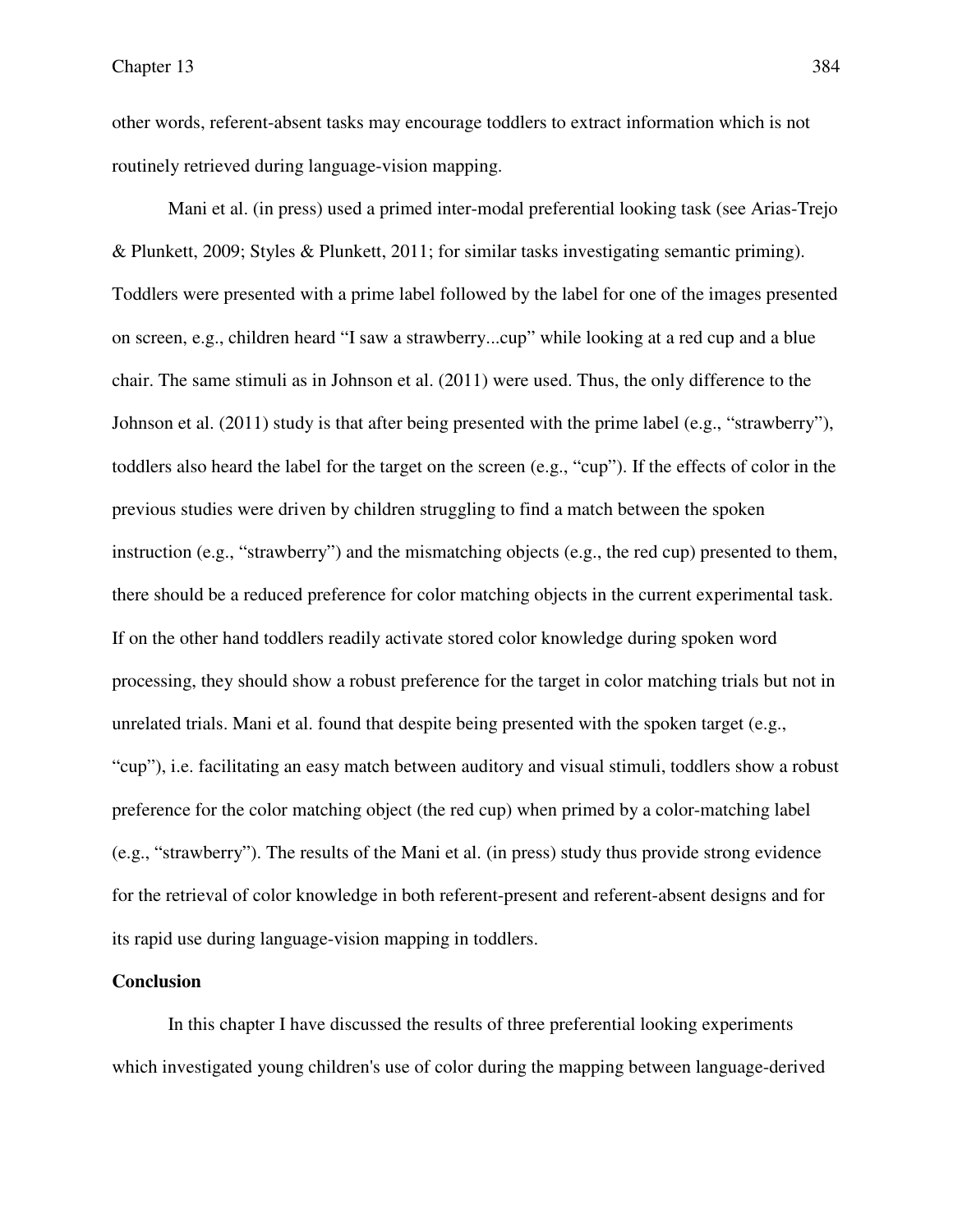and vision-derived representations. The findings are clear: Toddlers readily retrieve stored knowledge about typical color and use this knowledge online to direct eye gaze to objects in the visual environment which match on the same trait. They do so even if they have plenty of time to recognize the objects for what they are (e.g., red planes and not strawberries). Even 24-montholds who lacked color label knowledge exhibited the same behavior. This demonstrates that language-mediated shifts in visual attention are not necessarily mediated by stored lexicalized (color) labels. Though adults may have both direct and indirect routes linking color attributes of words such as "frog" to color concepts such as green, the results demonstrate that the direct route exists before the indirect route has had a chance to develop. The findings thus cast doubt on the claims in the literature that (older) children tend to rely on verbal encoding to remember how familiar objects are typically colored (e.g., Davidoff & Mitchell, 1993; Gleason et al., 2004). Moreover, claims that "a proper map connecting names and perception is late in developing" (Bornstein, 1985b, p.78), appear to be unfounded. In other words, young children are not 'Farbendumm' (Nagel, 1906) but rather 'Farbenclever'.

### **References**

- Allopenna, P. D., Magnuson, J. S., & Tanenhaus, M. K.(1998). Tracking the time course of spoken word recognition using eye movements: Evidence for continuous mapping models. *Journal of Memory and Language, 38*, 419–439.
- Arias-Trejo, N., & Plunkett, K. (2009). Lexical priming effects during infancy. *Philosophical Transaction of the Royal SocietyB, 364*, 3633-3647.
- Bauer, P. J., & Mandler, J. M. (1989). Taxonomies and triads: Conceptual organization in oneand two-year-olds. *Cognitive Psychology, 21*, 156–184.

Biederman, I. (1987). Recognition-by-components: A theory of human image understanding.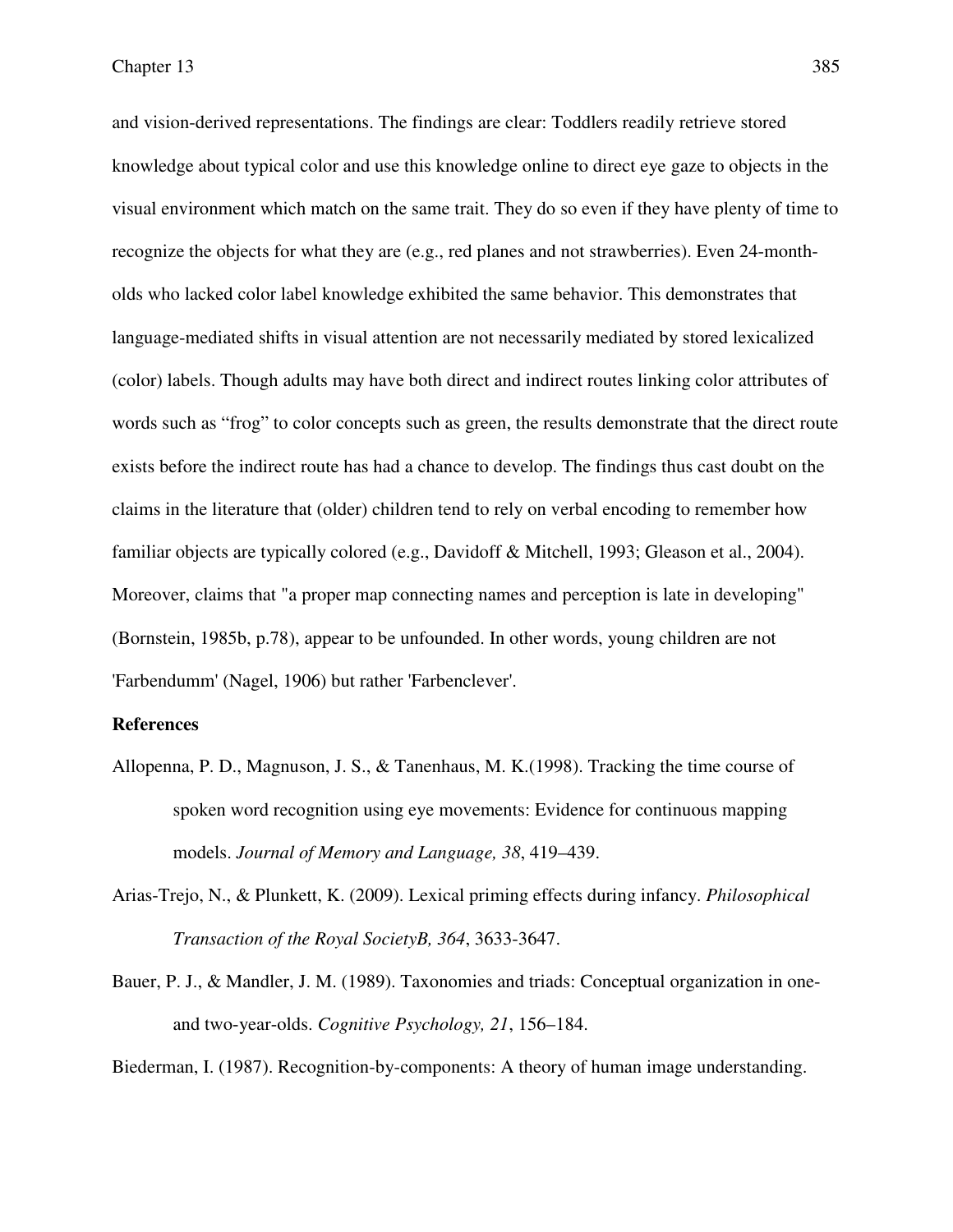*Psychological Review, 94*, 115-147.

- Bornstein, M. H. (1985a). Color-name versus shape-name learning in young children. *Journal of Child Language*, *12*, 387-393.
- Bornstein, M. H. (1985b). On the development of color naming in young children:Data and theory. *Brain and Language*, *26*, 72-93.
- Cooper, R. M. (1974). The control of eye fixation by the meaning of spoken language: A new methodology for the real-time investigation of speech perception, memory, and language processing. *Cognitive Psychology, 6*, 84–107.
- Cree, G. S., & McRae, K. (2003). Analyzing the factors underlying the structure and computation of the meaning of chipmunk, cherry, chisel, cheese, and cello (and many other such concrete nouns). *Journal of Experimental Psychology: General, 132*, 163– 201.
- Dahan, D., & Tanenhaus, M. (2005). Looking at the rope when looking for the snake: Conceptually mediated eye movements during spoken-word recognition. *Psychonomic Bulletin & Review, 12*, 453–459.
- Davidoff, J., & Mitchell, D. (1993). The color cognition of children. *Cognition, 48*, 121–137.
- Ganea, P. A., Shutts, K., Spelke, E. S., & DeLoache, J. S. (2007). Thinking of things unseen: Infants' use of language to update mental representations. *Psychological Science, 18*, 734–738.
- Gleason, T. R., Fiske, K. E., & Chan, R. K. (2004). The verbal nature of representations of the canonical colors of objects. *Cognitive Development, 19*, 1–14.
- Golinkoff, R.M., Hirsh-Pasek, K., Cauley, K.M., & Gordon, L. (1987). The eyes have it: Lexical and syntactic comprehension in a new paradigm. *Journal of Child Language, 14*, 23-45.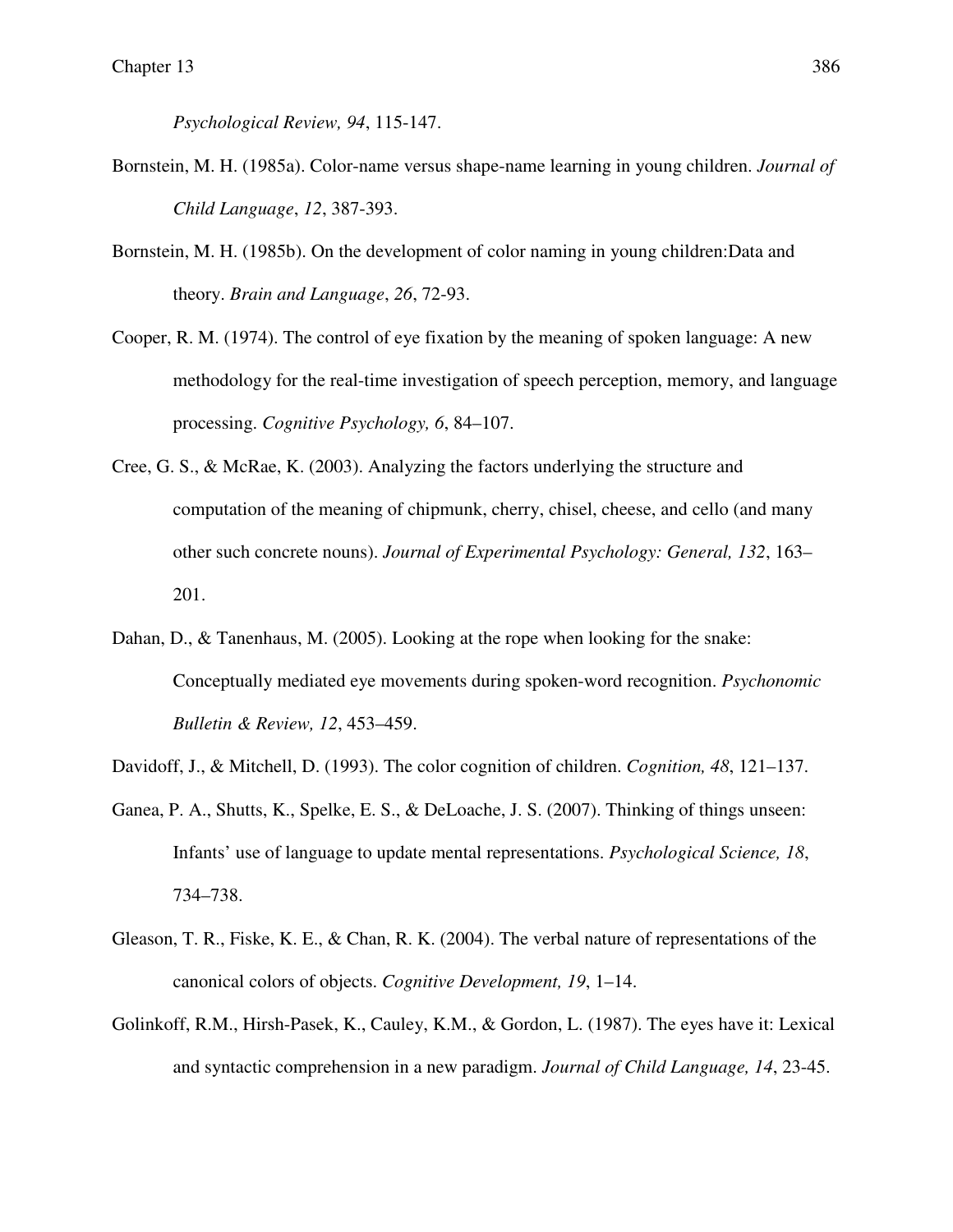- Graham, S. A., & Diesendruck, G. (2010). Fifteen-month-olds attend to shape over other perceptual properties in an induction task. *Cognitive Development, 25*, 111–123.
- Graham, S. A., & Poulin-Dubois, D. (1999). Infants' reliance on shape to generalize novel labels to animate and inanimate objects. *Journal of Child Language, 26*, 295–320.
- Greenfield, P.M. (1982). The role of perceived variability in the transition to language. *Journal of Child Language, 9*, 1-12.
- Hollich, G., Hirsh-Pasek, K., & GolinkoV, R. (2000). Breaking the language barrier: An emergentist coalitietop model of word learning. *Monographs for the Society for Research in Child Development, 65* (3, Serial No. 262).
- Houston-Price, C., Mather, E., & Sakkalou, E. (2007). Discrepancy between parental reports of infants' receptive vocabulary and infants' behavior in a preferential looking task. *Journal of Child Language, 34*, 701–724.
- Huttenlocher, J. (1974). The origins of language comprehension. In R. Solso (Ed.), *Theories in cognitive psychology* (pp.331-368). Hillsdale, NJ: Erlbaum.
- Huttenlocher, J., & Smiley, P. (1987). Early word meanings: The case of object names, *Cognitive Psychology, 19*, 63-89.
- Huettig, F., & Altmann, G. T. M. (2004). The online processing of ambiguous and unambiguous words in context: Evidence from head-mounted eye-tracking. In M. Carreiras & C. Clifton (Eds.), *The on-line study of sentence comprehension: Eyetracking, ERP and beyond* (pp. 187–207). New York: Psychology Press.
- Huettig, F., & Altmann, G. T. M. (2005). Word meaning and the control of eye fixation: Semantic competitor effects and the visual world paradigm. *Cognition, 96*, B23–B32.
- Huettig, F., & Altmann, G. T. M. (2007). Visual-shape competition during language-mediated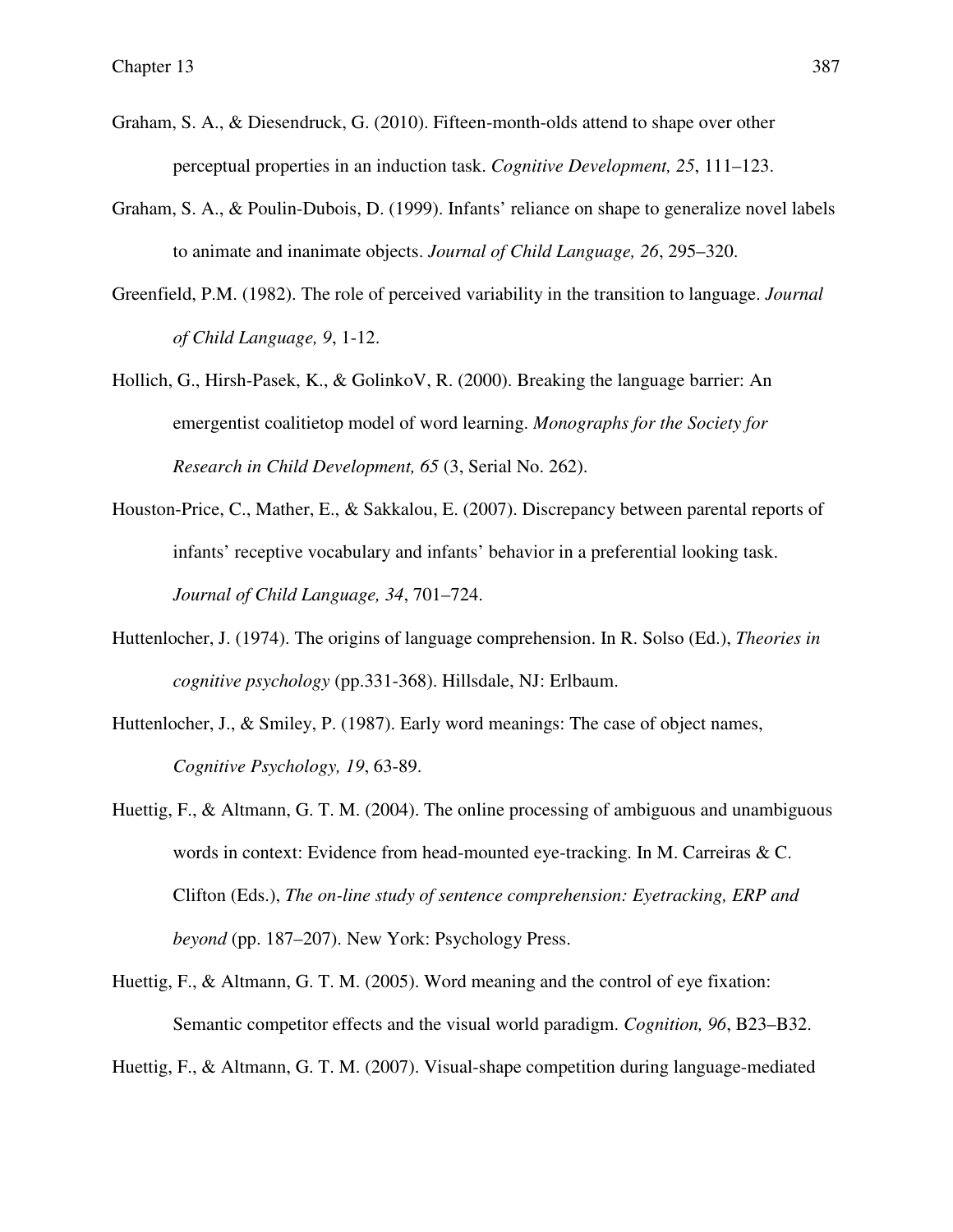attention is based on lexical input and not modulated by contextual appropriateness. *Visual Cognition, 15*, 985–1018.

- Huettig, F., & Altmann, G. T. M. (2011). Looking at everything that is green when hearing "frog" – How object surface color and stored object color knowledge influence language-mediated overt attention. *Quarterly Journal of Experimental Psychology, 64*, 122-145.
- Huettig, F., & McQueen, J. M. (2007). The tug of war between phonological, semantic, and shape information in language-mediated visual search. *Journal of Memory and Language, 54*, 460–482.
- Huettig, F., & McQueen, J. M. (2011). The nature of the visual environment induces implicit biases during language-mediated visual search. *Memory and Cognition*, *39*, 1068-1084.
- Huettig, F., Olivers, C. N. L., & Hartsuiker, R. J. (2011). Looking, language, and memory: Bridging research from the visual world and visual search paradigms. *Acta Psychologica*, *137*, 138-150.
- Huettig, F., Quinlan, P. T., McDonald, S. A., & Altmann, G. T. M. (2006). Models of highdimensional semantic space predict language-mediated eye movements in the visual world. *Acta Psychologica, 121*, 65–80.
- Huettig, F., Rommers, J., Meyer, A.S. (2011). Using the visual world paradigm to study langague processing: A review and critical evaluation. *Acta Psychologica, 137*, 151-171.
- Johnson, E. (1977). The development of colour knowledge in preschool children. *Child Development, 48*, 308–311.
- Johnson, E. K., & Huettig, F. (2011). Eye movements during language-mediated visual search reveal a strong link between overt visual attention and lexical processing in 36-month-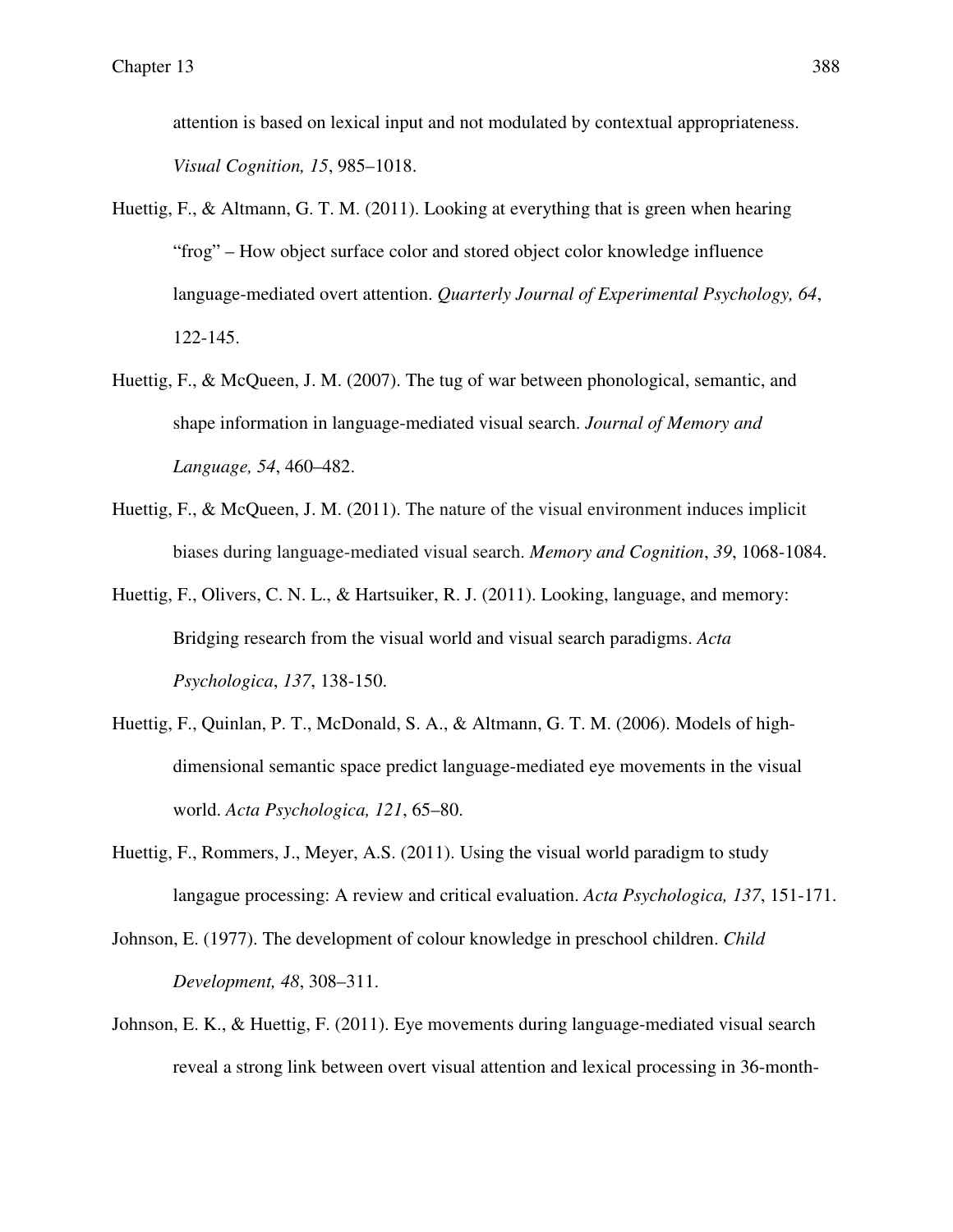olds. *Psychological Research, 75*, 35–42.

- Johnson, E. K., McQueen, J., M., & Huettig, F. (2011). Toddlers' language-mediated visual search: They need not have the words for it. *Quarterly Journal of Experimental Psychology*, *64*, 1672-1682.
- Kutas, M., & Hillyard, S.A. (1980). Reading senseless sentences: Brain potentials reflect semantic incongruity. *Science, 207*, 203-205.
- Landau, B., Smith, L. B., & Jones, S. S. (1988). The importance of shape in early lexical learning. *Cognitive Development, 3*, 299–321.
- Landauer, T. K., & Dumais, S. T. (1997). A solution to Plato's problem: The latent semantic analysis theory of acquisition, induction and representation of knowledge *Psychological Review, 104*, 211–240.
- Macario, J. F. (1991). Young children's use of color in classification: foods and canonically colored objects. *Cognitive Development, 6*, 17–46.
- Mani, N., Johnson, E. K., McQueen, J. M., & Huettig, F. (in press). How yellow is your banana: Toddlers' language-mediated visual search in referent-present tasks. *Developmental Psychology*.
- Markman, E. M., & Hutchinson, J. E. (1984). Children's sensitivity to constraints on word meaning: Taxonomic versus thematic roles. *Cognitive Psychology, 16*, 1–27.
- Marr, D., & Nishihara, H.K. (1978). Representation and recognition of the spatial organization of three dimensional structure. *Proceedings of the Royal Society of London B*, *200*, 269- 294.
- McDonald, S. A. (2000). Environmental determinants of lexical processing effort. Unpublished doctoral dissertation, University of Edinburgh, Scotland, UK. Retrieved December 10,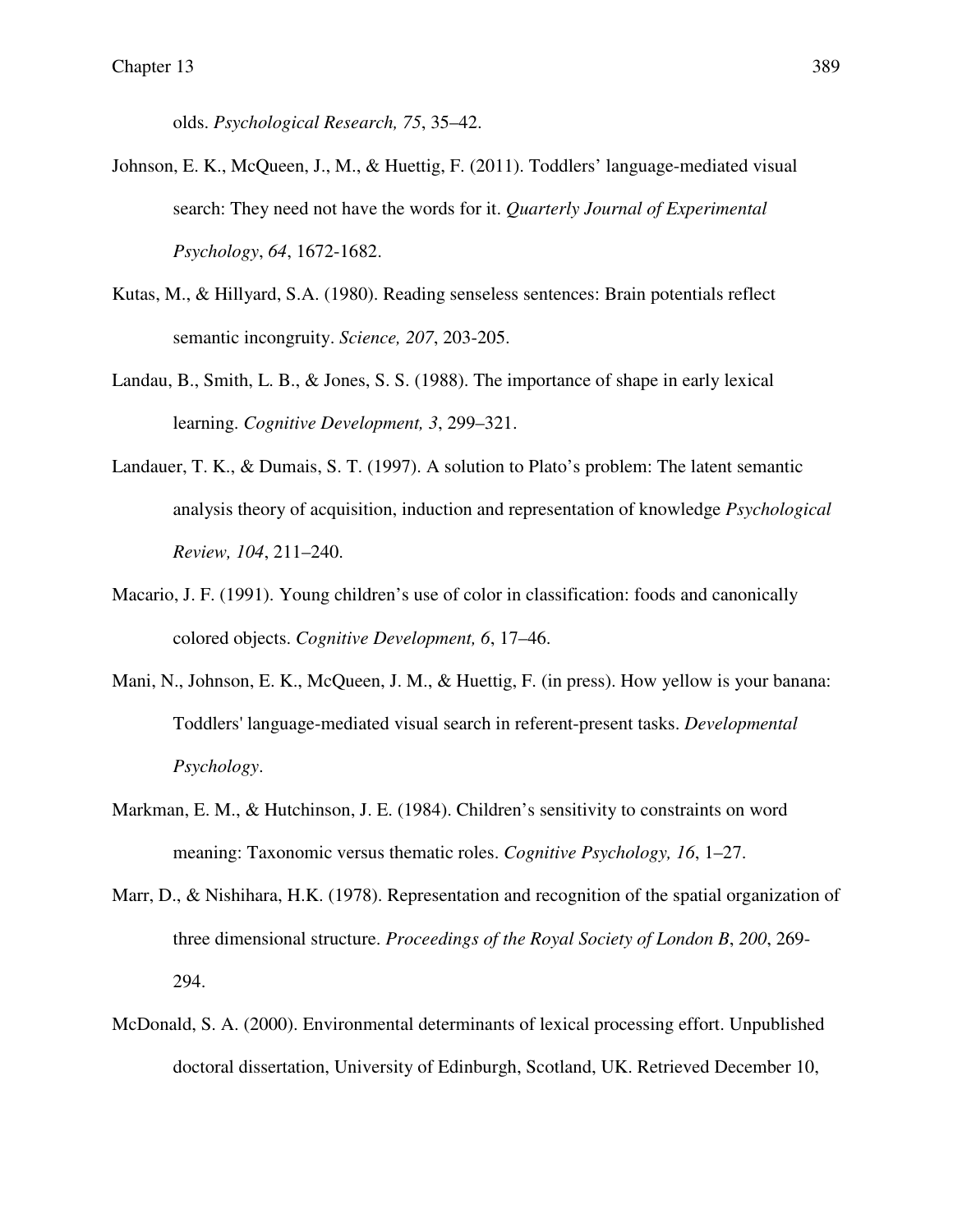2004, from http://www.inf.ed.ac.uk/publications/thesis/online/IP000007. pdf

- Meints, K., Plunkett, K., & Harris, P. (1999). When does an ostrich become a bird? The role of typicality in early word comprehension. *Developmental Psychology, 35*, 1072–1078.
- Modreski, R.A., & Goss, A.E. (1969). Young children's initial and changed names form colour stimuli. *Journal of Experimental Child Psychology, 8*, 402-409.
- Naigles, L. G., & Gelman, S. A. (1995). Overextensions in comprehension and production revisited: Preferential looking study of dog, cat, and cow. *Journal of Child Language, 22*, 19–46.
- Nagel, W. A. (1906). Observations on the color-sense of a child. *Journal of Comparative Neurology and Psychology*, *16*, 217-230.
- Nelson, D. L., McEvoy, C. L., & Schreiber, T. A. (1998). *The University of South Florida word association, rhyme, and word fragment norms*, Retrieved December 10, 2004, from http://www.usf.edu/FreeAssociation/.
- Özgen, E. (2004). Language, learning, and color perception.*Current Directions in Psychological Science, 13*, 95-98.
- Peeples, D. R., & Teller, D. Y. (1975). Color vision and brightness discrimination in twomonth-old human infants. *Science*, *189*, 1102–1103.
- Saylor, M. (2004). Twelve- and 16-month-old infants recognize properties of mentioned absent things. *Developmental Science, 7*, 599–611.
- Styles, S. J., & Plunkett, K. (2009). How do infants build a semantic system? *Language and Cognition, 1*, 1–24.
- Styles, S. & Plunkett, K. (2011). Early links in the early lexicon: Semantically related word-pairs prime picture looking in the second year. In G. Gaskell & P. Zwitzerlood (eds) *Lexical*